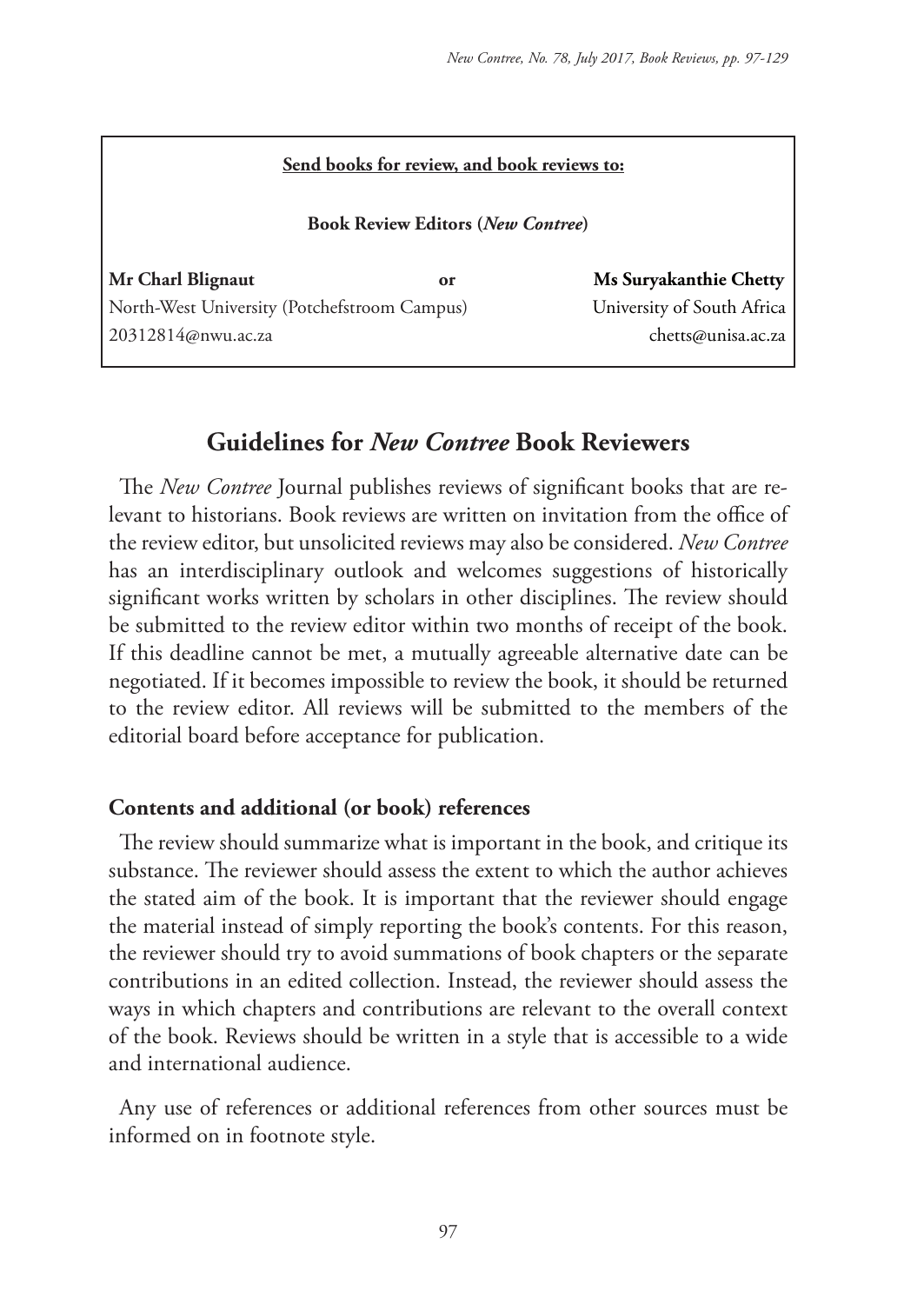#### **Format**

The review should generally be between 800 and 1 200 words, and should include as little bibliographic data as possible. When necessary, use page references for quotations in the text of the review and provide complete bibliographic details of the source. The review should begin with a heading that includes all the bibliographic data. The elements of the heading should be arranged in the order presented in the following example:

*The early mission in South Africa/Die vroeë sending in Suid-Afrika, 1799-1819*. By Karel Schoeman. Pretoria: Protea Book House, 2005, 272 pp., map, chronology, bibl., index. ISBN: 1-9198525-42-8.

Do not indent the first line of the first paragraph, but indent the first line of all successive paragraphs. Use double spacing for the entire review. Add your name and institutional affiliation at the end of the review. Accuracy of content, grammar, spelling, and citations rests with the reviewer, and we encourage you to check these before submission. Reviews may be transmitted electronically as a Word file attachment to an email to the review editor. If you have additional questions, please contact the Book Review Editors.

## **Book Reviews**

*The Golden Republic*

#### **(Pretoria: Protea Boekhuis, 2016, 302 pp., ISBN: 978-1-4853-0568-2)**

#### **TV Bulpin**

Johan Wolfaardt *President Pretorius Museum Potchefstroom* johanw@tlokwe.gov.za

Thomas Bulpin's works are classics in the genre, and it's great that Protea Boekhuis has decided to reprint these books, as the originals are getting difficult to locate and is getting very expensive. For the researcher it's a boon, as the current format is more user friendly, and one doesn't have to worry or fret about mishandling an expensive book! The problem with reprints is that publishers feel the need to reimagine them, and sadly some of the spirit of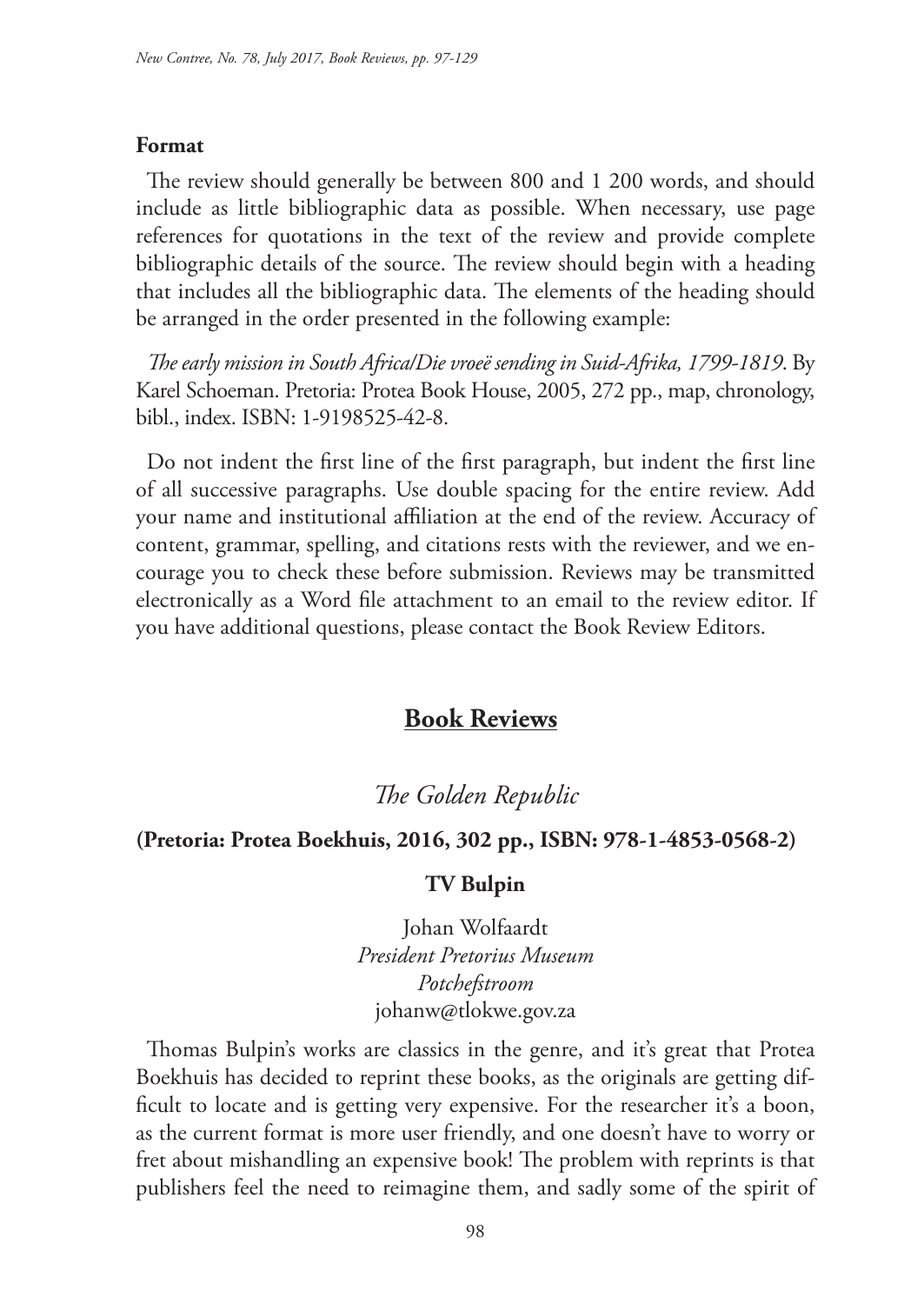the original gets lost, but not here. The book is lovingly reproduced with all its illustrations. Bulpin's writing style is one that's been admired by many, as it is very accessible to the public, and is a great introduction on the subject. Bulpin's books are still highly prised by tour operators as it condenses the facts into easily understood and relatable narratives.

The first edition was published in 1953, in an altogether different era for history writing, still basking in the afterglow of rising Afrikaner nationalism. This era did however deliver some credible and objective historical works not tainted by emotions or political motives. This book is in this category. It is written mostly objectively, and gives voice to all players on the historical stage. In his narrative and writing style, Bulpin does however get sentimental in describing people and events. To add to the romantic air of the book he spices it up with little tales of humorous incidents and gives way to some hyperbole in describing great events and battles. His description of the early diggings in the Transvaal reads like a tourist brochure for some Wild West theme park, and dwells on the characters of the area. These colourful and fanciful stories can be forgiven, as it adds to the flow of the book and to the spirit in which it was written. This book was written as an introduction to history for John Q. Public, and not as an academic work, a primer if you will for those that wish to inform themselves of the bare facts.

In the old struggle to keep readers interested in history and to keep history relevant, it's a fine work to hand to the amateur historian, or the curious reader that wishes to know a bit more. It does give an accurate outline of a most difficult period of South African history. It serves as a good framework and foundation even for the academic and scholar.

The period of the book's narrative has a wide span, from an introduction of the pre-history to 1883, and such a wide span can be difficult to convey and discuss in terms that are accessible and reader-friendly. Bulpin does however succeed in a logical and linear way to create a timeline of the events that unfolded in the Transvaal up to 1883. He does however over simplify some facts and events to keep up the racing pace of the book, but this is in keeping with the spirit of this publication.

The early history of the Transvaal is a difficult subject to write about, as many documents and sources are either lost, incomplete, reworked as secondary sources or coloured by emotions or agendas. The history of the first inhabitants have only in recent years been properly and objectively studied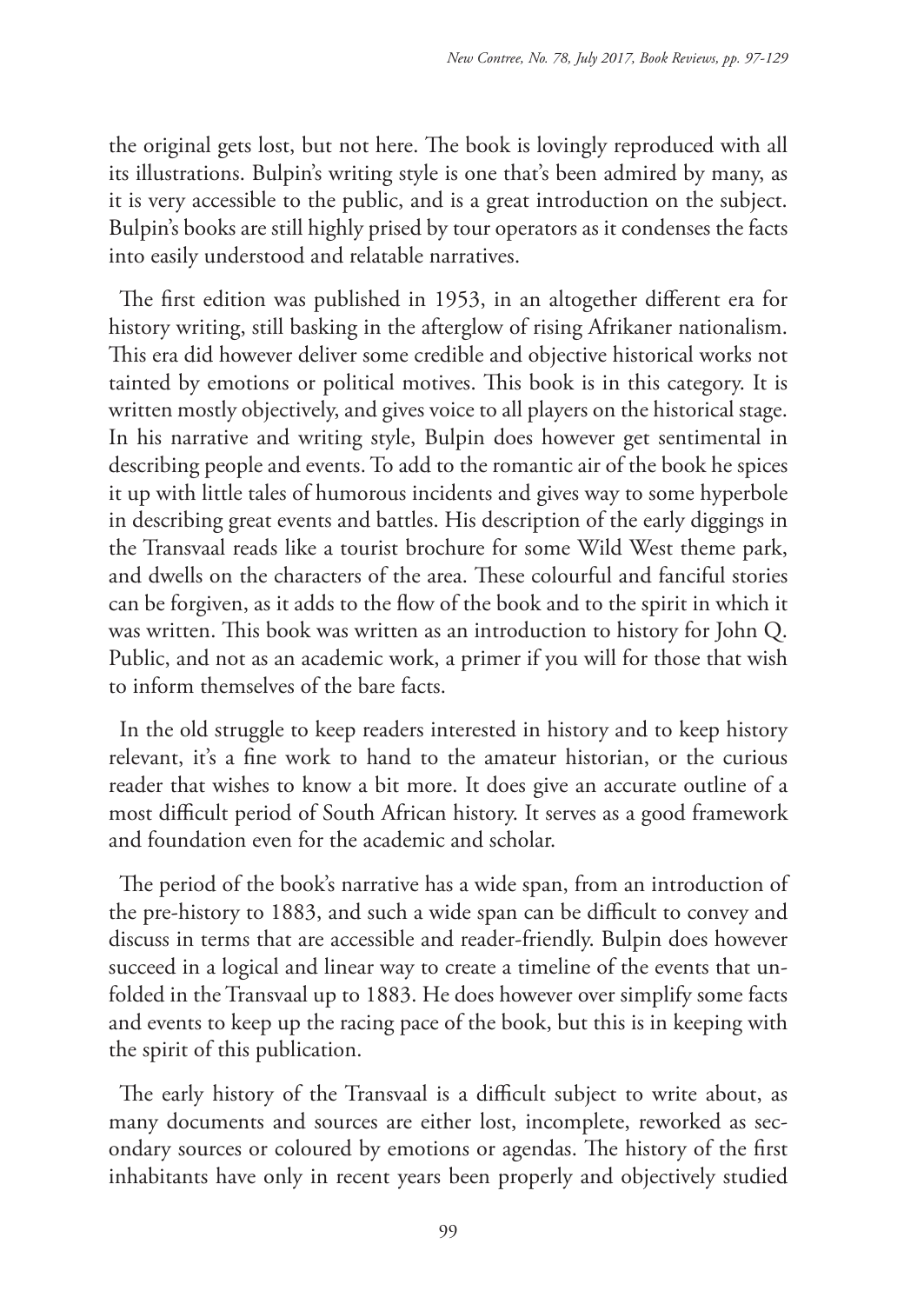and written about. Bulpin does grant the reader a short introduction on the subject matter. He does mention the lot of the African inhabitants after the formation of the Zuid-Afrikaansche Republiek, but does not go into details. His chief focus after Chapter 5 is the Voortrekkers, and the Africans are mentioned sometimes only in passing.

Bulpin's treatment in Chapter 9 of MW Pretorius is fairly objective, but is still coloured by some long-held prejudices like his inability to govern and the old claim that he was to blame for all the troubles of in the Transvaal in 1863. His treatment from Chapter 14 of TF Burgers is more objective, but he does grow a bit too sentimentally attached to Burgers by the end of Chapter 15. His objective and positive treatment of Burgers is unique for the time, as Burgers' reputation had not been properly rehabilitated for his actions during the Annexation of 1877. He and SP Engelbrecht broke new ground in objectively putting Burgers' actions into context. Bulpin also broke some new ground in writing on MW Pretorius, a person largely forgotten or ignored up to this time, and it appears still ignored. TF Burgers and SJP Kruger and their political actions and personal lives have been written about in many books, but Bulpin was the first to give voice to MW Pretorius.

This book is also one of a very few written of the period before SJP Kruger and his actions overshadowed the Transvaal's history. This publication fills a void partially for the student of history on the early Transvaal, a subject that still remains only partially written about or studied.

All in all, the book is well written as an introduction and as a romantic imagining of the subject, but cannot be called a strictly objective or academic source. On the subject, it is sadly one of the few publications, but hopefully it accomplishes what is hinted at: To serve as a framework for further academic study and publication.

*Swanesang: Die einde van die kompanjietyd aan die Kaap, 1771-1795*

## **(Pretoria: Protea Boekhuis , 2016, 599 pp., ISBN 978-1-4853-0098-4)**

#### **Karel Schoeman**

Juan Klee *Universiteit van Johannesburg* jklee@uj.ac.za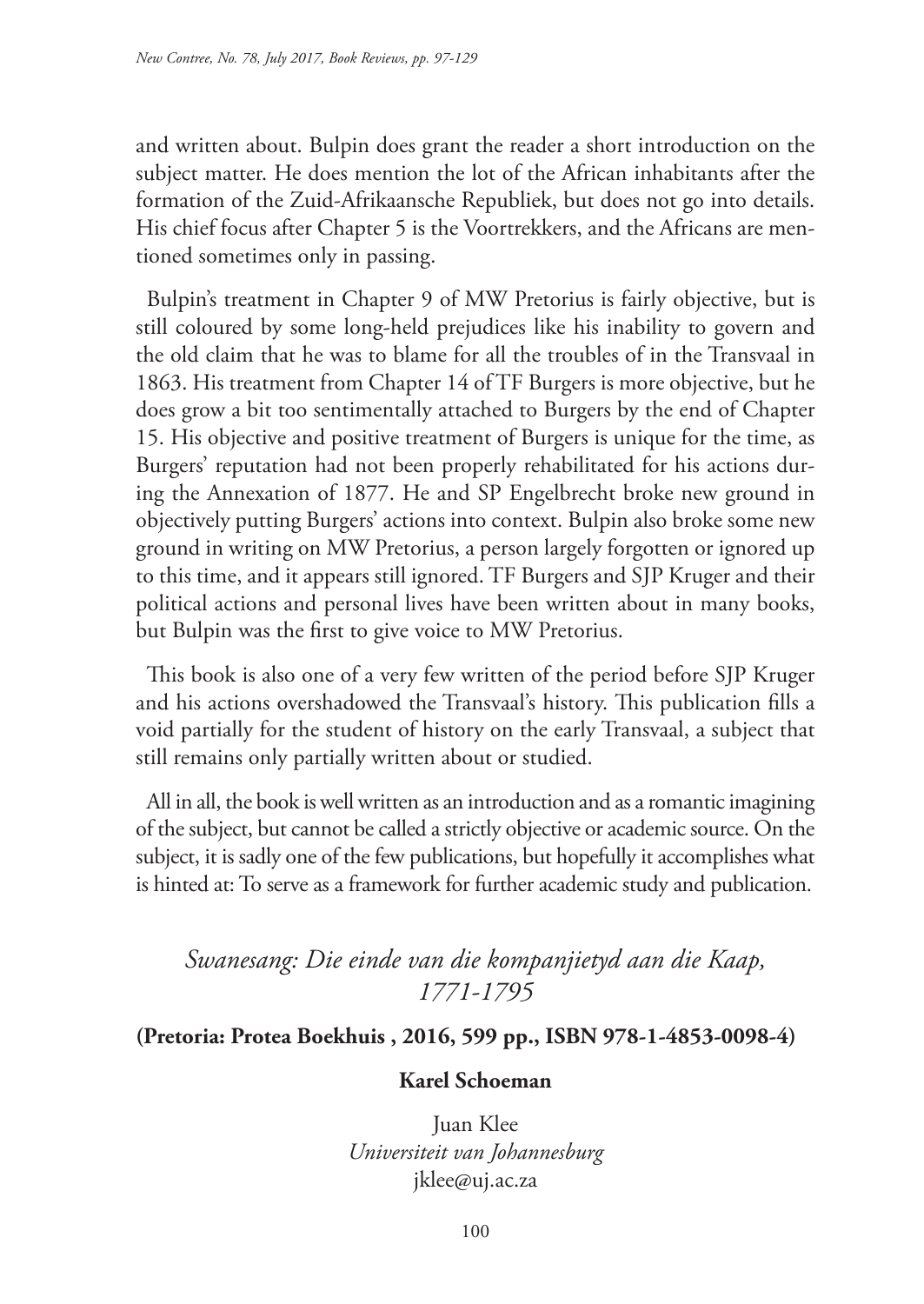*Swanesang: Die einde van die kompanjietyd aan die Kaap* is die agste en laaste deel van die reeks *Kolonie aan die Kaap.* In hierdie reeks word die agteruitgang en verval van die VOC, en die gevolge wat dit vir die Kaap gehad het gedurende die laaste kwarteeu van sy bewind, beskryf. Karel Schoeman, een van Suid-Afrika se mees produktiewe skrywers in terme van talle romanse, novelles, dramatekste en historiese werke, slaag daarin om in hierdie verskillende historiese terugblikke omvattende beskrywings te gee van hierdie belangrike geskiedenis van die Kaap.

*Kolonie aan die Kaap* bestaan in total uit agt dele naamlik; *Die Europese samelewing en die stigting van 'n kolonie aan die Kaap, 1619-1715, Handelsryk in die Ooste: Die wêreld van die VOC, 1619-1688, Kolonie aan die Kaap: Jan*  van Riebeeck en die vestiging van die eerste Blankes, 1652-1662, Burgers & amp*tenare: Die vroeë ontwikkeling van die kolonie aan die Kaap, 1662-1679, Here & boere: Die kolonie aan die Kaap onder die Van der Stels, 1679-1712, Twee Kaapse lewens: Henricus & Aletta Beck en die samelewing van hul tyd, 1702- 1755 en Hoogty: Die opbloei van 'n koloniale kultuur aan die Kaap, 1751-1779.* Hierdie boeke kan afsonderlik van mekaar gelees word, maar die volle samehang van die geskiedenis wat daarin beskryf word kan slegs ten volle verstaan word as almal saam gelees word.

*Swanesang*, as die laaste deel van hierdie reeks, 'n titel wat as't ware die einde van die reeks aankondig, vorm een van die gesaghebbendste kultuurhistoriese werke oor die samelewing en omstandighede gedurende die einde van die agtiende eeu aan die Kaap. Schoeman ontleed verskillende aspekte van hierdie tydperk aan die Kaap. Hy fokus byvoorbeeld noukeurig op die bewindstydperke van spesifiek twee VOC goewerneurs naamlik J.A. van Plettenberg (1771-1785) en CJ van de Graaff (1785-1791). Gelyktydig daarmee skenk hy aandag aan wat hy noem "verkennings" in die tweede hoofstuk waar hy op 'n boeiende wyse die reise van verskeie natuurkundiges soos die Swede Thunberg en Sparrman, die Skotte Masson en Paterson, die Nederlander Robert Jacob Gordon en die Franse Sonnerat en La Vaillant bespreek. Hy skenk veral aandag aan die flambojante Le Vaillant wie se boeke oor die fauna en flora van die Kaap baie populêr was en ook baie bygedra het om die Kaap meer bekend te maak.

Schoeman spandeer ook baie aandag aan 'n bespreking oor die nuwe idees wat in hierdie tydperk in die wêreld hul beslag gekry het en ook hoe hierdie idees die samelewing in die Kaap beïnvloed het. Hy gaan verder deur te kyk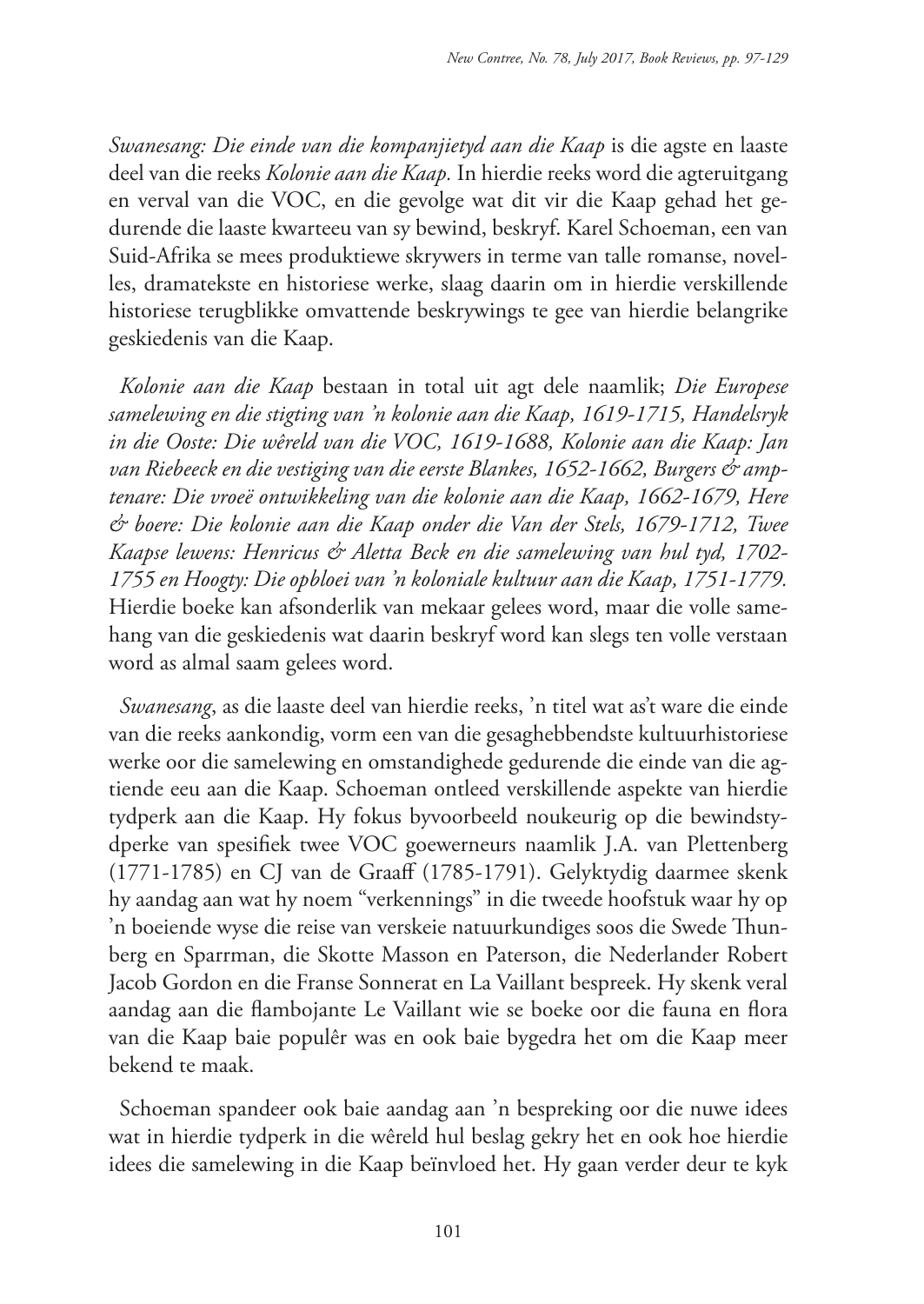na die tydperke van die regimente en die eerste bedreigings vir die Kaap a.g.v. die veranderinge in die wêreld, polities en ekonomies, tussen 1783 en 1795 wat dan ook die einde van 'n era in die Kaap in gelei het.

In 'n poging om die rol van die gewone mense in die Kaap in hierdie tydperk te ontleed, kyk Schoeman spesifiek na die wêreld en lewens van drie amptenarefamilies naamlik die Westpalm's, Möller's en die Heijning's. Deur die ontleding van hierdie families slaag Schoeman daarin om die leser kennis te laat maak met die wel en weë van die gewone burgers in hierdie tydperk aan die Kaap. Hierdeur word die leser bewus van hoe die gewone burger die Kaap in hierdie tydperk ervaar het.

In Schoeman se geskiedskrywende tradisie dek *Swanesang* die tydperk vanaf die dood van goewerneur Rijk Tulbagh tot en met die eerste Britse besetting van die Kaap in 1875. Sy opvolgers, JA van Pletterberg, JC de Graaff, die waarnemende goewerneur Rhenius en die laaste goewerneur, JA Slysken, en die onsekerheid wat die laaste deel van die VOC-tydperk gekenmerk het, word in hierdie boek deeglik belig. In die laaste hoofstukke gee Schoeman ook aandag aan die Franse Rewolusie en ander politieke veranderinge in Europa wat gevolglik Nederland baie verswak het en bygedra het daartoe dat Brittanje die Kaap in 1795 kon oorneem.

*Swanesang,* kenmerkend van Schoeman se werke, is deeglik nagevors en bevat 'n in-diepte beskrywend van die Kaapse samelewing in hierdie tydperk. Hoewel soms moeilik om te lees a.g.v. die deeglike beskrywings en soms langdradige uiteensettinge van historiese feite en gebeure, is *Swanesang* tog 'n boek in eie reg. 'n Boek wat 'n interessante blik gee op die Kaapse samelewing in hierdie tydperk. 'n Verdere uitstaande kenmerk van hierdie werk is hoe die amptelike rolle van die verskeie VOC-amptenare sinvol ontleed word, maar ook hoe deeglik aandag geskenk word aan hulle karaktereienskappe en persoonlike lewens. Deur hierdie benadering slaag Schoeman daarin om die leser persoonlik met hierdie amptenare kennis te laat maak en om as't ware lewe te gee aan hierdie geskiedkundige figure. Met sy gedetaleerde en in-diepte beskrywing van die genoemde amptenare, in hul interaksie met die Kaapse samelewing van die tyd, slaag Schoeman ook daarin om vir die leser 'n beeld te skets van die lewens van die gewone mense in die breër Kaapse samelewing in hierdie tydperk.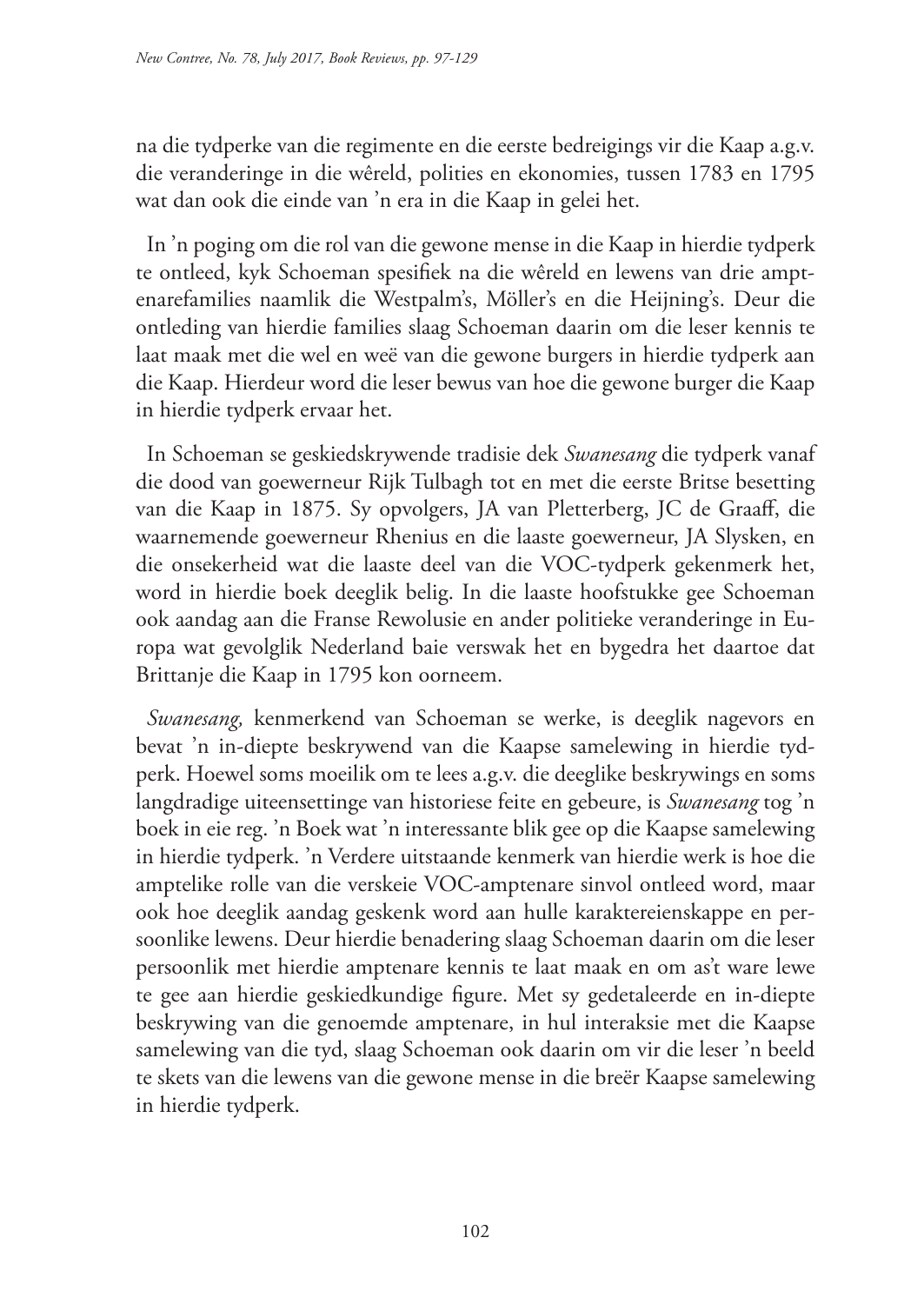# *Paul Kruger – toesprake en korrespondensie 1881-1900*

## **(Pretoria: Protea Boekhuis, 2017, 612 pp. ISBN: 9781485305743)**

## **JS Bergh**

Piet Strauss *Universiteit van die Vrystaat* straussp@ufs.ac.za

Belangstellendes in die staatkundig-kulturele geskiedenis van Afrikaners, waaronder die geskiedenis van die Boerepublieke in Suider-Afrika in die 19e eeu, sal onmiddellik geïntresseerd wees in hierdie netjies-versorgde publikasie.

Hoewel sommige van die toesprake en korrespondensie van Paul Kruger (staatspresident van die Zuid-Afrikaansche Republiek of ZAR 1883-1900) in 1881-1900 ook elders gepubliseer is, is hierdie publikasie met sy ongeveer 600 bladsye 'n aanwins. Hierdie wins spruit veral uit outeur Johan Bergh se gebruik van primêre en gekontroleerde bronne vir sy stof. Bronne waarsonder 'n publikasie met dié tema ondenkbaar is en die leser nie direk by Kruger self, sy karakter en denke uitkom nie. 'n Wins wat juis om hierdie rede en met hierdie aantal bladsye, 'n klein bibliotekie/argief oor die ware Kruger vorm.

Bergh verdeel die stof kronologies oor 5 hoofstukke. Hoewel hy natuurlik vir Kruger aan die woord stel, gee hy voor elke hoofstuk 'n inleiding waarin hy die belangrikste sake – vir Kruger in daardie tyd – uitlig én iets van Kruger se aanpak vermeld. Bergh haal destydse bewonderaars in Nederland aan wat na die president se gemoedelike erns en, hulles insiens, ruwe en oorspronklike Boere-Hollands verwys. Sommige mense beweer dat Kruger ook van 'n "Boeresielkunde" of 'n skynverontwaardiging gebruik gemaak het om mense te oortuig. Bergh haal vir Carl Jeppe aan as hy sê:

He was always himself and even when he lost his temper – which was not seldom – he did not lose his head; in fact, many people believed that he was often far less angry than he appeared to be. Be that as it may, his storms of wrath were awkward to encounter, and not many cared to face them.

Hoewel Bergh self spaarsamig oor die persoon en impak van Kruger praat, bou hierdie opmerkings aan die opvatting by veral Afrikaners dat Kruger 'n besondere mens en sterk politieke figuur was. Uit die toesprake en korrespondensie van hom wat Bergh aanbied, blyk die houding van Kruger oor 'n groot aantal sake.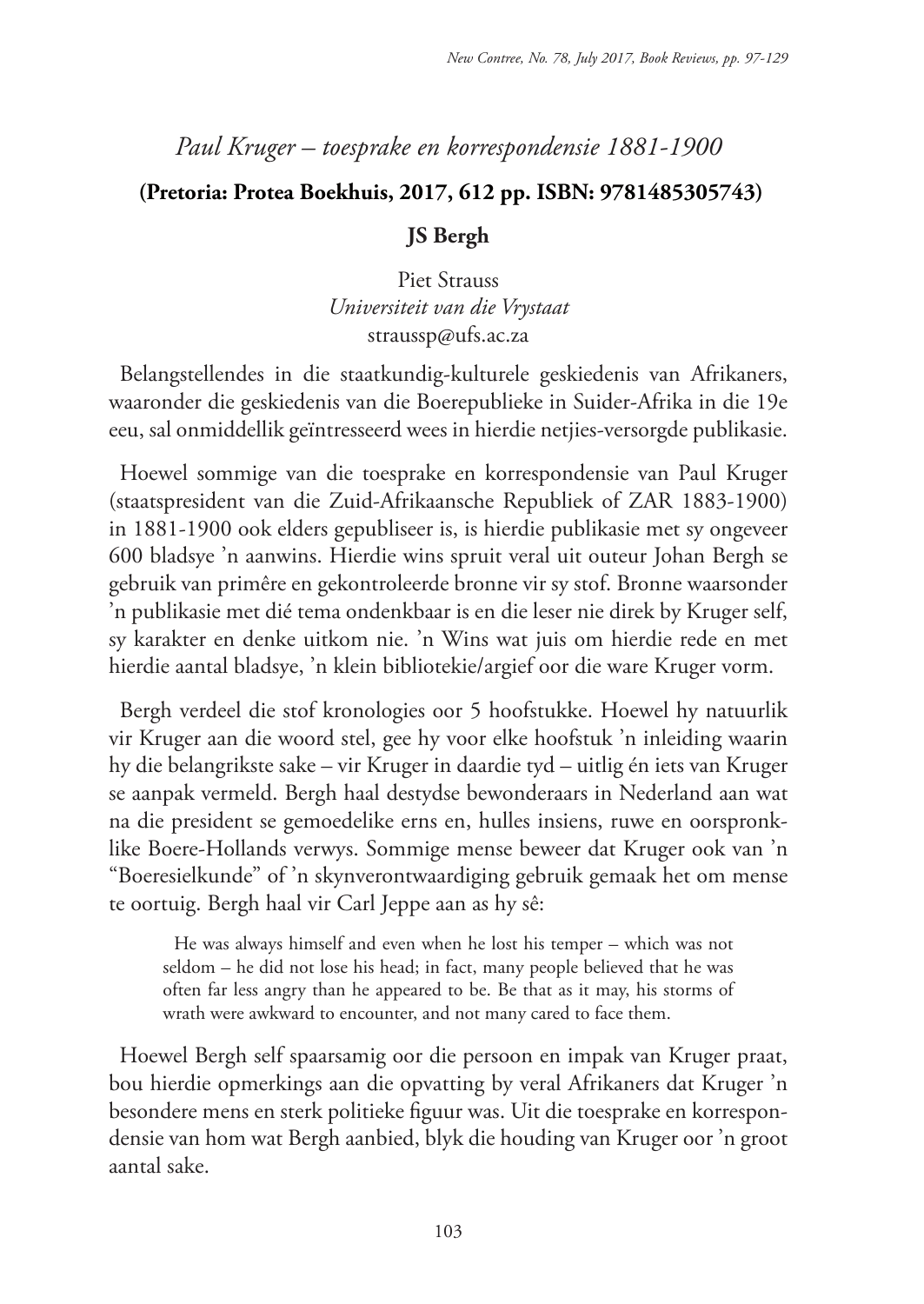Wat opval is Kruger se gebruik van die Bybel, Bybelgedeeltes of –tekste en Psalm- of Gesangverse in sy toesprake en korrespondensie. 'n Tendens wat ook blyk uit sy telegramme aan burgers te velde na die uitbreek van die Anglo-Boereoorlog in 1899. Kruger was 'n uitgesproke Christenstaatsman wat hom beywer het vir die Zuid-Afrikaansche Republiek as 'n Christelike staat. By sy beëdiging as staatspresident in 1883 noem hy die Christelike godsdiens 'n steun vir kerk en staat. Vyf jaar later, aan die begin van sy tweede termyn, verklaar hy dat Hy geroep is om oor Christen-Afrikaners, wat hy Ou Testamenties as deel van God se volk beskou, te regeer. Daarom moet hy aan die Almagtige verantwoording doen oor die bewaring van hulle regte en voorregte *"wat deur God aan die volk van hierdie land geskenk is".* God-Drieënig as hulle troue Verbondsgod is Allersoewerein en die grondwet van die Zuid-Afrikaanzche Republiek moet rus op die 10 gebooie. Die staat moet die kerk beskerm en aan haar die ruimte waarborg waarbinne sy die Evangelie kan verkondig.

Kruger spreek hom as 'n persoon met 'n geringe skoolagtergrond dus oortuigend oor die verhouding kerk-staat uit. Hy wys enkele kere self op sy skolastiese agterstand, hy het hoogstens drie maande skool gegaan, maar skroom nie in die 1890's om met 'n mede-Calvinis, die Nederlander Abraham Kuyper, oor die stigting van 'n Christelike universiteit in Pretoria te korrespondeer nie. 'n Ideaal wat hyself nie vervuld gesien het nie. Staatsekretaris WJ Leyds bevestig Kruger se statuur as hy wys op die hoë dunk wat die Duitse kanselier, Otto von Bismark, na 'n besoek van Kruger, van hom gehad het. Daarby is Kruger 'n erkende Dordtse Kerkorde artikel 8 predikant in die Gereformeerde Kerk in Suid-Afrika. 'n Bevoegdheid wat hy ontvang vanweë sy "singuliere gawes" vir die amp.

In sy dispuut met hoofregter Kotzé wat in 1898 lei tot Kruger se afdanking van die regter, glo Kruger dat die howe die wette van die land moet toepas en nie self kan maak of toets nie. Hierdie wette kom van die Volksraad as die verteenwoordigers van die koningstem, die stem van die volk. Hoewel die volk die Here moet gehoorsaam, hoor hy ook die stem van God in die stem van die volk. Kruger tree beslissend op in hierdie debat.

Vir ons tyd is Kruger se houding oor die Jode, Engelse en swartmense soos deur Bergh aangetoon, binne en buite die ZAR belangrik. Hy open in 1892 die Joodse sinagoge in Johannesburg. Kruger gun hulle hulle vryheid van geloof in die ZAR. Getrou aan sy eie oortuigings – en eie aard – spreek hy egter die hoop uit dat hulle die Woord van God getrou sal opvolg. Op voorstel van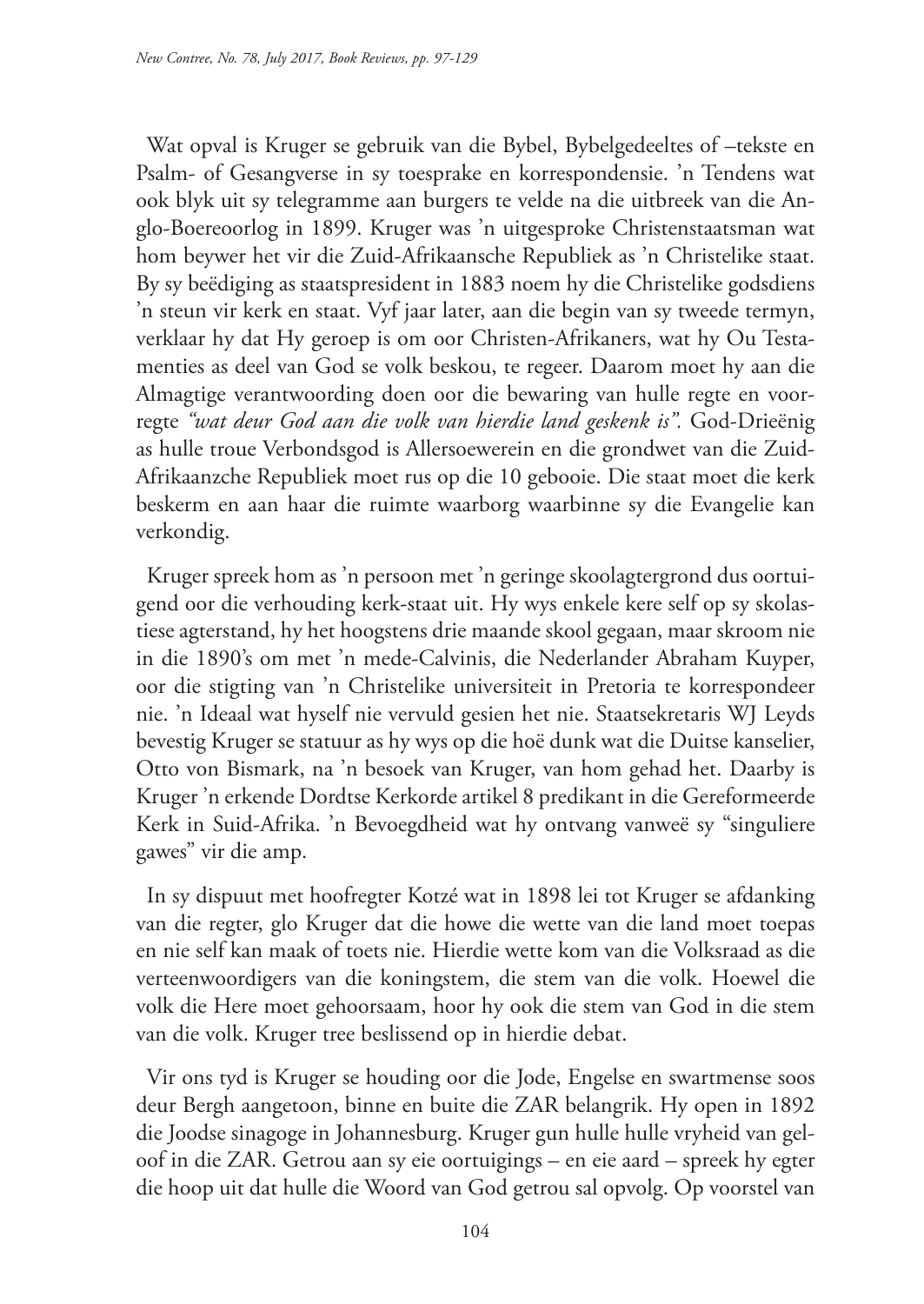Kruger besluit die Volksraad van die ZAR in 1899 om dit vir Jode en Rooms-Katolieke ook moontlik te maak om tot die raad verkies te word. Vir immigrante wat soek na goud, maar getrou is aan die Republiek, begin Kruger en sy Volksraad met 'n Tweede Kamer. Kort voor die Anglo-Boereoorlog skep hulle ruimte vir stemreg vir hierdie mense na 5 jaar.

Volgens Kruger het swartmense die reg om regverdig behandel te word. Teen 1888 is daar na raming sowat 100,000 blankes en 800,000 swartes in die ZAR. Hyself was as 'n 10-jarige 'n oor- en ooggetuie van die Groot Trek van 1835-1838. Hierdie Trek was 'n emigrasie en nie 'n rebellie nie en het in oop dele van die binneland van Suid-Afrika ingetrek en nie grond van swartmense gesteel nie. Die ZAR was grotendeels deel hiervan. Hy werk nou vir hulle afgebakende lokasies en eie gebiede. Hy beywer hom vir die beskawing van die swartes sodat hulle, hulle plek in die wêreld kan volstaan. Alle mense is voor God geestelik gelyk, maar nie liggaamlik of in hierdie lewe nie.

By die herdenking van die Gelofte van 1838 by Paardekaarl in 1886 en 1896, herhaal Kruger sy siening oor die Groot Trek wat in onbewoonde gebiede ingetrek het. Syns insiens vra die Gelofte onder andere dat die Afrikaner die Here as die Verbondsgod met sy lewe elke dag vereer. Hy haal die bekende vraag van Heidelbergse Kategismus aan, naamlik "Hoeveel dinge moet jy weet om getroos te lewe en te sterwe…?" én die tweede vers van 'n berymde Psalm 25: "Leer my Heer u regte weë." Kruger speel 'n groot rol in die hernuwing van die Gelofte by Paardekraal in 1880 voor die Eerste Vryheidsoorlog.

Hoewel Kruger Britse Imperialisme verafsku, wil hy verhoudinge met Engelssprekendes normaliseer. Die Engelse en Hollanders spruit immers uit een stam. Hy voorsien ook 'n verenigde Suid-Afrika: langs vreedsame en konstitusionele weg. Intussen glo hy dat God in Sy voorsienigheid die ZAR beskik het en dat hy hierdie onafhanklikheid moet koester. Dit is sy houding oor die Londense Konvensie van 1884 en enige versoek om vrede na die uitbreek van die Anglo-Boereoorlog in 1899.

Vir Kruger is die vriendskapsverbond met die Oranje-Vrystaat in 1889 en 1897 'n hoë prioriteit. Hy en president MT Steyn van die Vrystaat (1896-1902) ontwikkel as die ouer en jonger staatsman 'n groot waardering vir mekaar.

Hoewel Bergh met sy kantaantekenige en verwysings sake in 'n historiese perspektief stel, probeer hy nie om 'n patroon in Kruger se denke bloot te lê nie. Hy gee geen tipering van Kruger se republikanisme, neo-Calvinisme of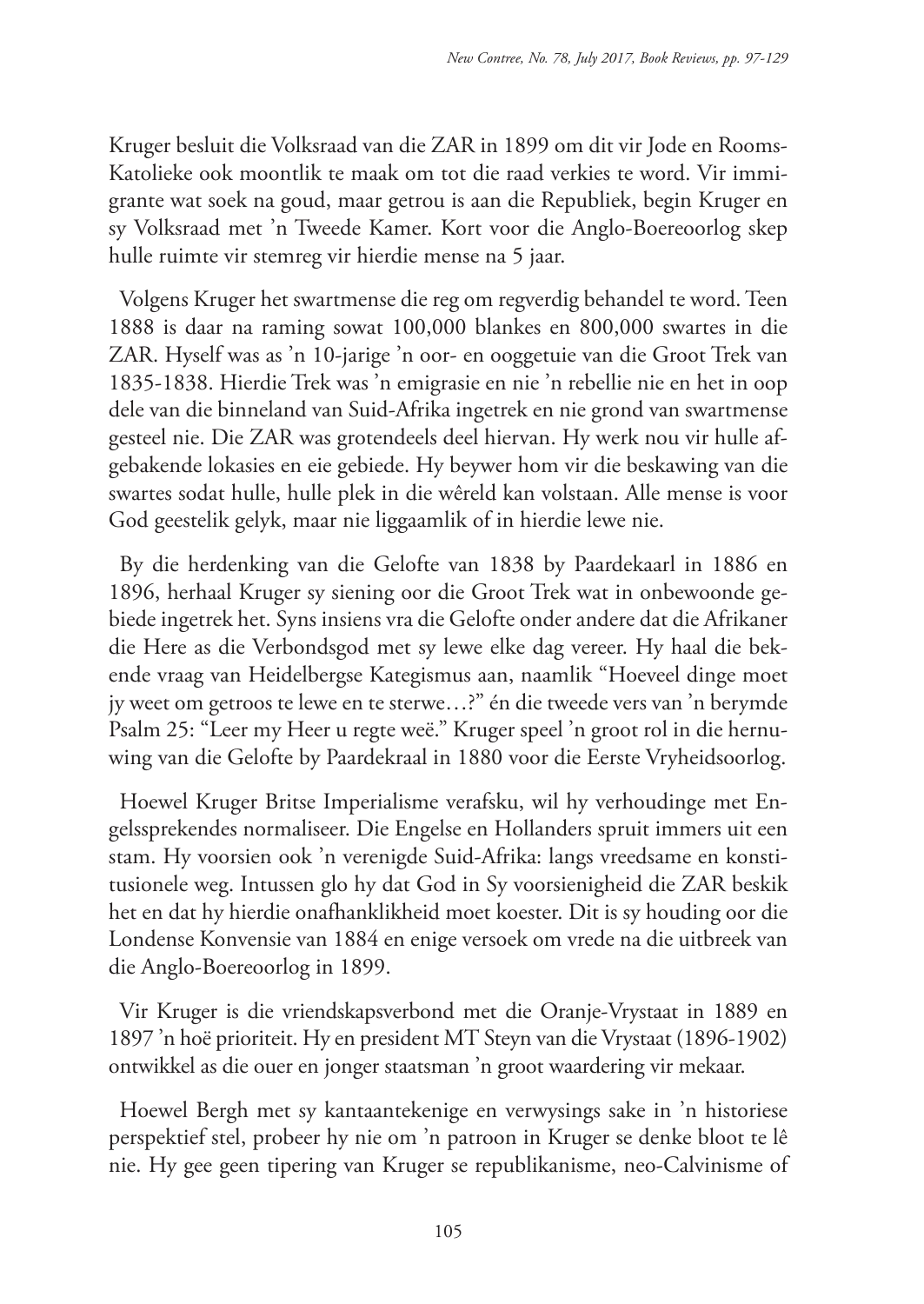(soms fundamentalistiese) Ou Testamentiese aanslag nie. Hy probeer ook nie om kritiese vrae te beantwoord nie, maar laat Kruger in sy eie konteks self aan die woord. Wat uit die verf kom, is 'n energieke, bekwame, kindergelowige Christenstaatsman. Kruger is 'n uitstaande Afrikaner én 'n Dopper van sy tyd en 'n soeker na die wil van God in alles, ook staatsake.

Uit hierdie hoek is Bergh se werk 'n aanwins vir historici.

*The contested idea of Zimbabwe and the violent power politics: Lessons for South Africa* 

## **(Pietermaritzburg: University of KwaZulu-Natal Press, 2016, 280 pp. ISBN: 9781 86914 3114)**

## **Michael Bratton**

Sabelo J Ndlovu-Gatsheni *University of South Africa* Ndlovs2@unisa.ac.za

This review of Michael Bratton's book comes at a time when Zimbabwe is again poised for another election, a moment which heightens political stakes, power dynamics, and the haunting possibility of violence as a mediator of politics and power. The review is also taking place at a time when Zimbabwe's neighbour (South Africa) is caught-up in unprecedented political ructions within the ruling African National Congress (ANC) with ripple effects on the national economy and national politics. While on the surface, President Jacob Zuma's problematic leadership is given as the main cause of the crisis which has seen the national currency (the Rand) nose-diving and South Africa degraded by the credit-rating agencies *Standard & Poor* and *Moody* to junk status; there are deeper issues linked to the very contested idea of South Africa and the failure of the ANC to quickly and successfully transition from a movement to a cohesive political party. The operation of the ANC as a 'broad church' has come to haunt it at a time when it is expected to take radical decisions on the economy and corruption.

Unlike the ruling Zimbabwe African National Union-Patriotic Front (ZANU-PF), which successfully captured the state since coming to power in 1980, the ANC's attempts to "capture the state" has provoked serious opposition including the calls for President Zuma to resign as state president.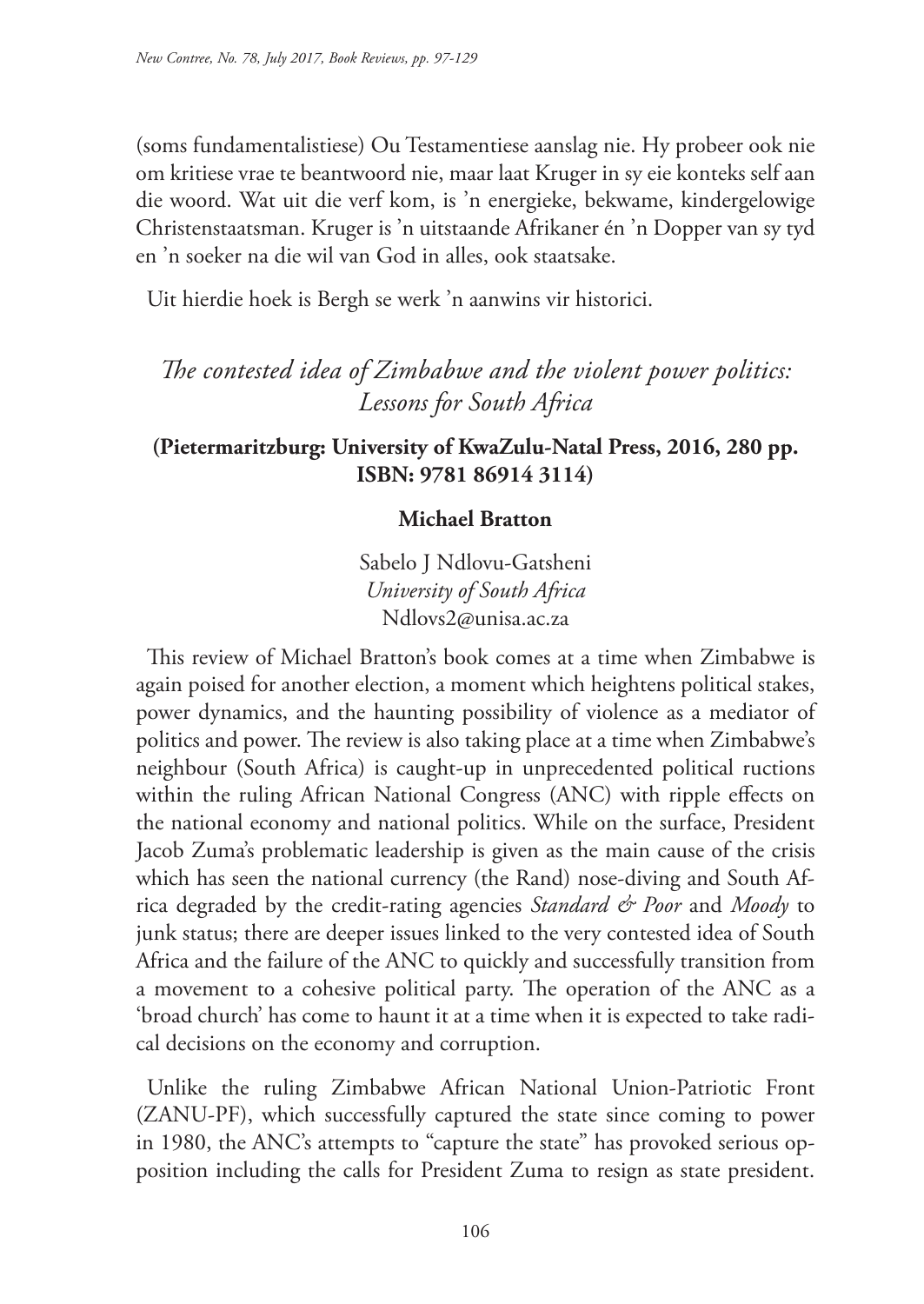President Zuma's links with the Gupta family of businessmen and women from India has been used as an empirical case of "state capture" as though the South Africa state was ever free from capture by European capitalists since the colonial and apartheid times. For far too long, Zimbabwe's experience has been used by South Africa in a rather cynical manner as a political scarecrow of the world and this time around, when distant tentacles of global governance through the credit-rating agencies have become imbricated in domestic politics, heightening the internal political heat within the ANC, giving confidence to the opposition to ratchet its calls for President Zuma to fall, the political trajectory of Zimbabwe offers some useful lessons.

Bratton's book poses penetrating questions that are of relevance to both Zimbabwe and South Africa today: Why did a predatory clique of black rulers cause such destruction? Why have rival political elites in Zimbabwe never been able to reach a valid political settlement, up to and including the recent charade of "power-sharing"? What, if anything, can be learned about current political outcomes in Zimbabwe from the country's own history, and from the histories of other countries that have also experimented with governments of national unity? How can developing countries avoid civil strife? What are the institutional requirements for strong and legitimate states? Do power-sharing pacts provide answers to recurrent problems of legitimacy? Do these kinds of political settlements foster or undermine the consolidation of democracy? For South Africa, the Convention for Democratic South Africa (CODESA) was a site of compromises and pact-making that produced what became known as the "new South Africa" in 1994. The tripartite alliance was another element of "power-sharing" pact in South Africa. The question is: Did the pact of 1994 and the tripartite alliance deliver a legitimate government and provide an environment conducive for consolidation of democracy? It would seem that indeed a legitimate government was delivered in South Africa but the unresolved questions of social and economic justice have come to haunt South Africa 23 years since 1994. The outbreak of the Rhodes Must Fall Movements highlighted the return of the contested nature of the idea of South Africa, with the descendants of those who have been excluded from apartheid economic looting and empowerment agitating for a South African ideal that put black lives at the centre.<sup>1</sup>

<sup>1</sup> SJ Ndlovu-Gatsheni, "Rhodes must fall: South African universities as sites of sruggle" (Public Lecture delivered at the London School of Economics and Political Science, Hong Kong Theatre, Clement House, London, 9 March 2016).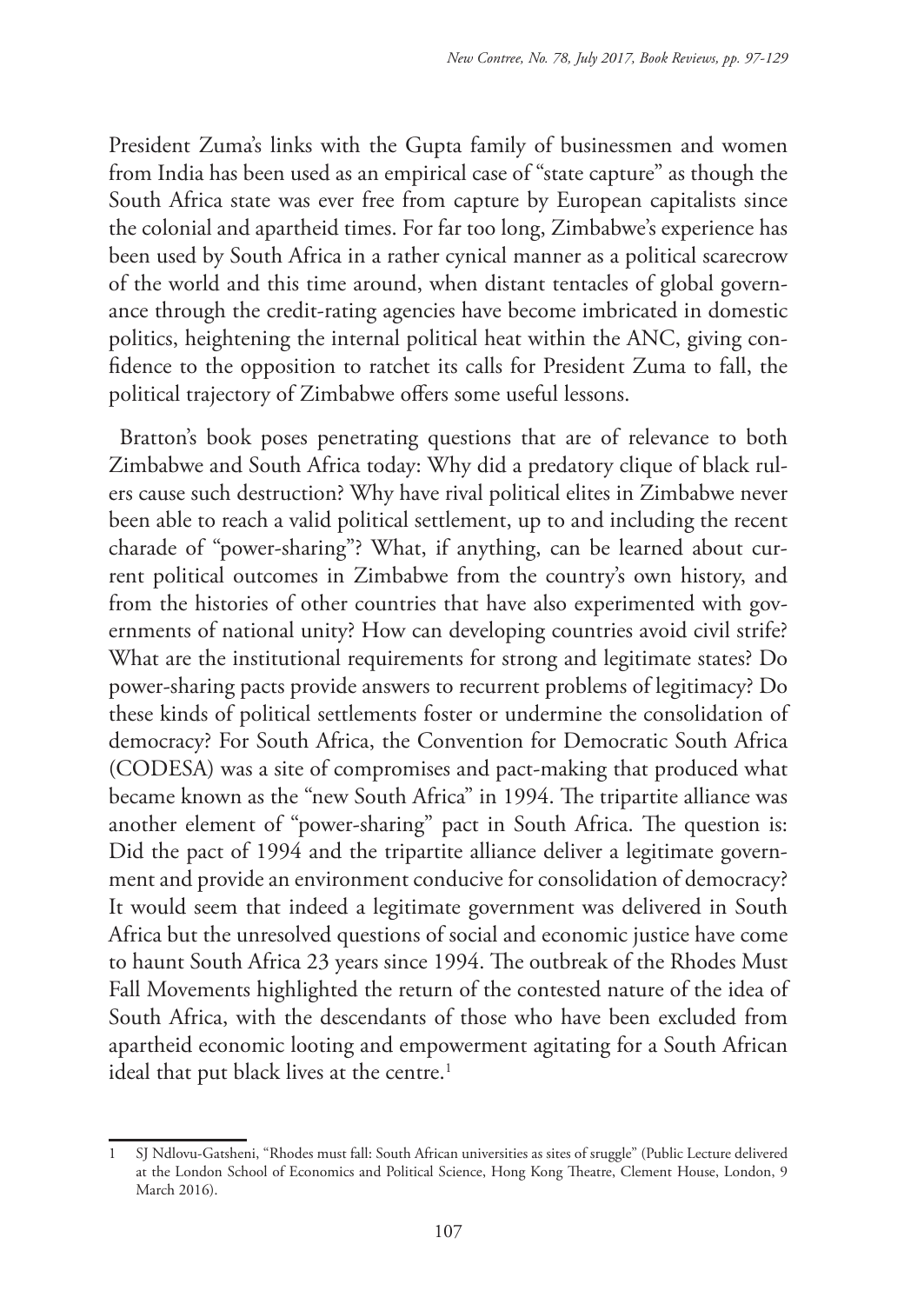Therefore, for Zimbabwe as it is for South Africa, the current power politics cannot be understood outside the contested idea of Zimbabwe. A Mugabecentric explanation of the Zimbabwe crisis just like a Zuma-centric discourse of the South African crisis is simplistic and inadequate. There is need to historicise and theorise the complex dynamics of power politics in "postcolonial" Zimbabwe and "post-apartheid" South Africa. Bratton's book offers such a window for such a critical reflection. At the centre of the idea of Zimbabwe are key issues that were eloquently posited by Amanda Hammar and Brian Raftopoulos in terms of "the politics of land and resource distribution; reconstruction of nation and citizenship; and the remaking of state and modes of rule". In South Africa, the Zuma regime is speaking of radical economic transformation and turning the treasury into an institution that supports the new politics of changing the economy in such a way that it benefits the poor. On the contested idea of Zimbabwe, Hammar and Raftopoulos elaborated on its entangled constitutive elements in this manner:<sup>2</sup>

... a historicised and racialized assertion of land restitution and justice, versus an ahistorical, technocratic insistence on liberal notions of private property, 'development' and 'good governance'; a new form of 'indigenization', authoritarian nationalism (based around claims to loyalty and national sovereignty), versus a non-ethnicized, 'civic' nationalism (grounded in liberal democratic notions of rights and the rule of law); a radical, Pan-Africanist anti-colonial, anti-imperialist critique of 'the West', versus a 'universalist' embrace of certain aspects of neo-liberalism and globalization; and a monopoly claim over the commitment to radical redistribution, versus a monopoly claim over the defence of human rights.

At this moment the ruling ZANU-PF just like the ANC is rocked by factionalism as both former liberation war movements face elections in 2018 and 2019 respectively. In Zimbabwe, President Robert Mugabe has been identified as the symbol of the crisis – the undertaker of the Zimbabwe nation as well as the presidential candidate for 2018 elections. He would be 94 years old.3 The call for Mugabe to go dates back to 2000 if not before. Today, South Africa is inundated by calls for President Zuma to go taking the form of marches to the seat of government – the Union Buildings in Pretoria. But in both cases of Zimbabwe and South Africa, as Sarah Rich Dorman<sup>4</sup> has

<sup>2</sup> A Hammar, B Raftopoulos and A Jensen (Eds.), *Zimbabwe's unfinished business: Rethinking land, state and nation in the context of crisis* (Harare, Weaver Press, 2003), pp. 1-47. pp. 1-47.

<sup>3</sup> SJ Ndlovu-Gatsheni, (ed.), *Mugabeism? History, politics, and power inZimbabwe* (New York, Palgrave Macmillan, 2015).

<sup>4</sup> SR Dorman, *Understanding Zimbabwe: From liberation to authoritarianism* (London, Hurst & Company, 2016).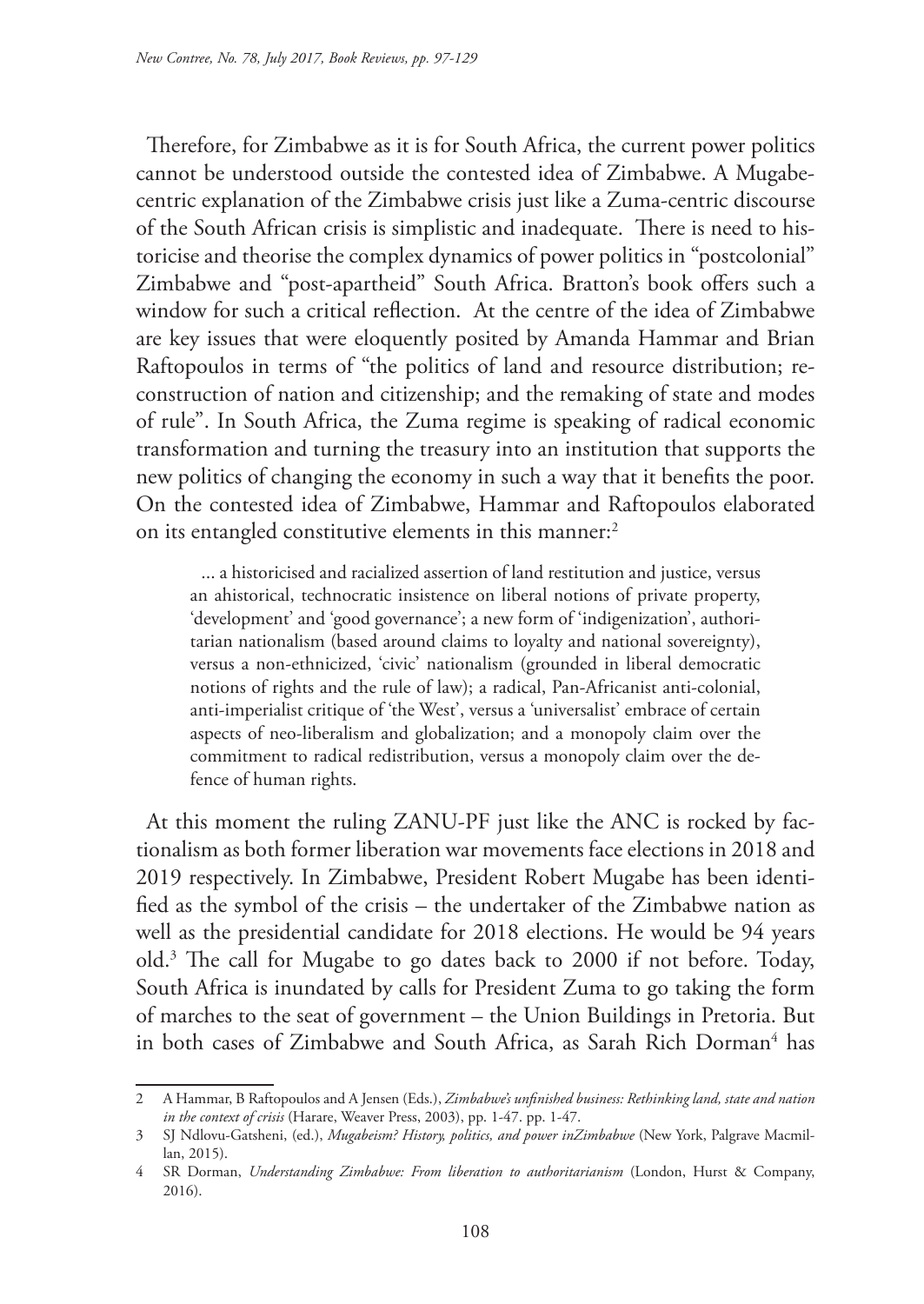warned there are deeper issues beyond Mugabe in Zimbabwe as they are in South Africa beyond Zuma presidency. Bratton is acutely aware of the limits of an analysis focused on what he termed "African Big Men" without absolving them from responsibility (p. 2):

An obvious, but all too easy, explanation for misrule in Zimbabwe lays blame at the feet of the country's only leader during more than 30 years of independence: President Robert Gabriel Mugabe. His biographers have lent merit to this case... . A veteran of the colonial liberation war, Mugabe is a quintessential purveyor of power politics... . His path to the apex of state power - by bullet as well as ballot - shapes the way he has subsequently governed. As Zimbabwe's top official, Mugabe has concentrated authority in the presidency and thus gained sweeping discretion over political decisions. Displaying his trade-mark political symbol of a clenched fist, he is usually seen in public surrounded by a phalanx of uniformed security forces. When challenged, he has seldom hesitated to apply his self-proclaimed 'degrees in violence' against enemies – real and imagined.

Yes, we have to liberate analysis from "undue attention to the biographical details and personal quirks of the towering gladiators who play starring roles in the political arena" (p. 7). This is important because besides the role of "Big Men" there is the "postcolonial" and "post-apartheid" struggle for control of political institutions, the media and civil society, for instance, in both Zimbabwe and South Africa and the complex resistance to this politics of capture. There is a see-saw between politics of control and co-option. Bratton articulated his conceptual/theoretical departure in this way (p. 7):

My goal is to de-emphasize individual leaders and instead emphasize the persistent elite coalitions and inherited political institutions through which they operate. My conception of power politics does not ignore political agency; rather, it situates groups of actors collectively within political structure.

The emphasis by Bratton on elite coalitions speaks to the ongoing attempts by Zimbabwean opposition forces to come together into a grand coalition with one presidential candidate to face Mugabe in 2018 elections. The fulcrum for the crystallization of opposition is the Movement for Democratic Change-Tsvangirai (MDC-T) led by the veteran trade unionist Morgan Tsvangirai. In South Africa, the concept of elite coalitions speaks to the post-local government elections developments where the Economic Freedom Fighters (EFF) and the Democratic Alliance (DA) agreed to co-govern some of the metros like Tshwane and Johannesburg. What Bratton ignores in his analysis, however, is the long-arm of the so-called "global governance" that is invisible but active to discipline deviant politicians and deviant regimes through such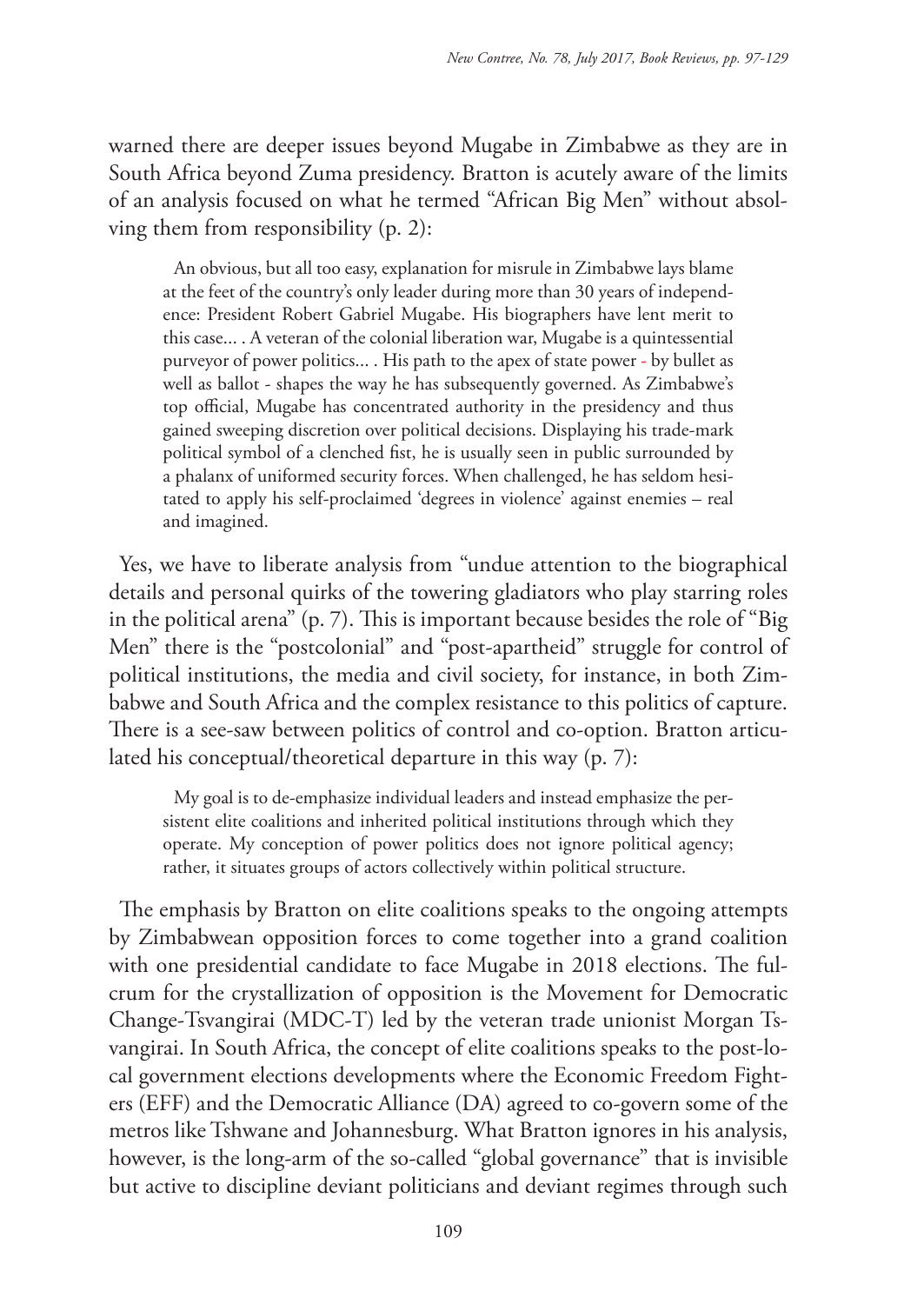means as down-grading by credit-rating agents and the imposition of sanctions. Dorman<sup>5</sup> emphasised that in our analysis we have to go beyond preoccupation with personalised politics so as to delve deeper into a complex understanding of "the state, nation and political identities which it forged, and the nature of its control over those political institutions". Under President Zuma, it seems the ANC is struggling to take control of state institutions, and unlike in Zimbabwe, is facing stronger opposition and civil society activism that is quick to raise the flag of "state capture". The Chapter 9 institutions particularly the Public Protector's office under Thuli Madonsela specifically became an active and agile institution that opposed state capture, in the perspective of those opposed to the ANC and Zuma. With the departure of Madonsela and the recent problematic reshuffle of cabinet by President Zuma; there is a sceptical feeling that the move is part of implementation of state capture. President Zuma and his supporters, argue that the cabinet reshuffle is meant to facilitate the implementation of radical economic transformation of South Africa.

Bratton (p. 6) identified three essential power resources which are available for deployment in building power politics: coercion, incentives and persuasion. In Zimbabwe, coercion and violence has been key to the survival of ZANU-PF and Mugabe politically. But Mugabe and ZANU-PF have also used effectively the strategy of "punishing" for disloyalty and "paying" for loyalty. The Fast-Track Land Reform (FTLR) was a dark site of patronage, corruption, clientilism, and patrimonialism. Membership of ZANU-PF was a major determinant in gaining a piece of land. Civil servants particularly those in the judiciary, army, police, intelligence, and other government offices were another constituency that enjoyed preferential treatment in land redistribution. On top of the list of beneficiaries of the land reform were of course Mugabe himself, his wife, relatives, ministers, and ZANU-PF members of parliament.<sup>6</sup>

Having expressed his conceptual/theoretical thrust, Bratton then focused on the politics of power-sharing and offered a three-fold typology: "power capture" in which "a dominant elite unilaterally imposes its own rules" as is the case in Zimbabwe where the dominant elite "rule by law" while subverting "rule of law"; "power sharing" in which "contending elites" struggle to institutionalize competing sets of rules as was the case during the tenure of

<sup>5</sup> SR Dorman, *Understanding Zimbabwe...* .

<sup>6</sup> SJ Ndlovu-Gatsheni, (ed.), *Mugabeism? History, politics... .*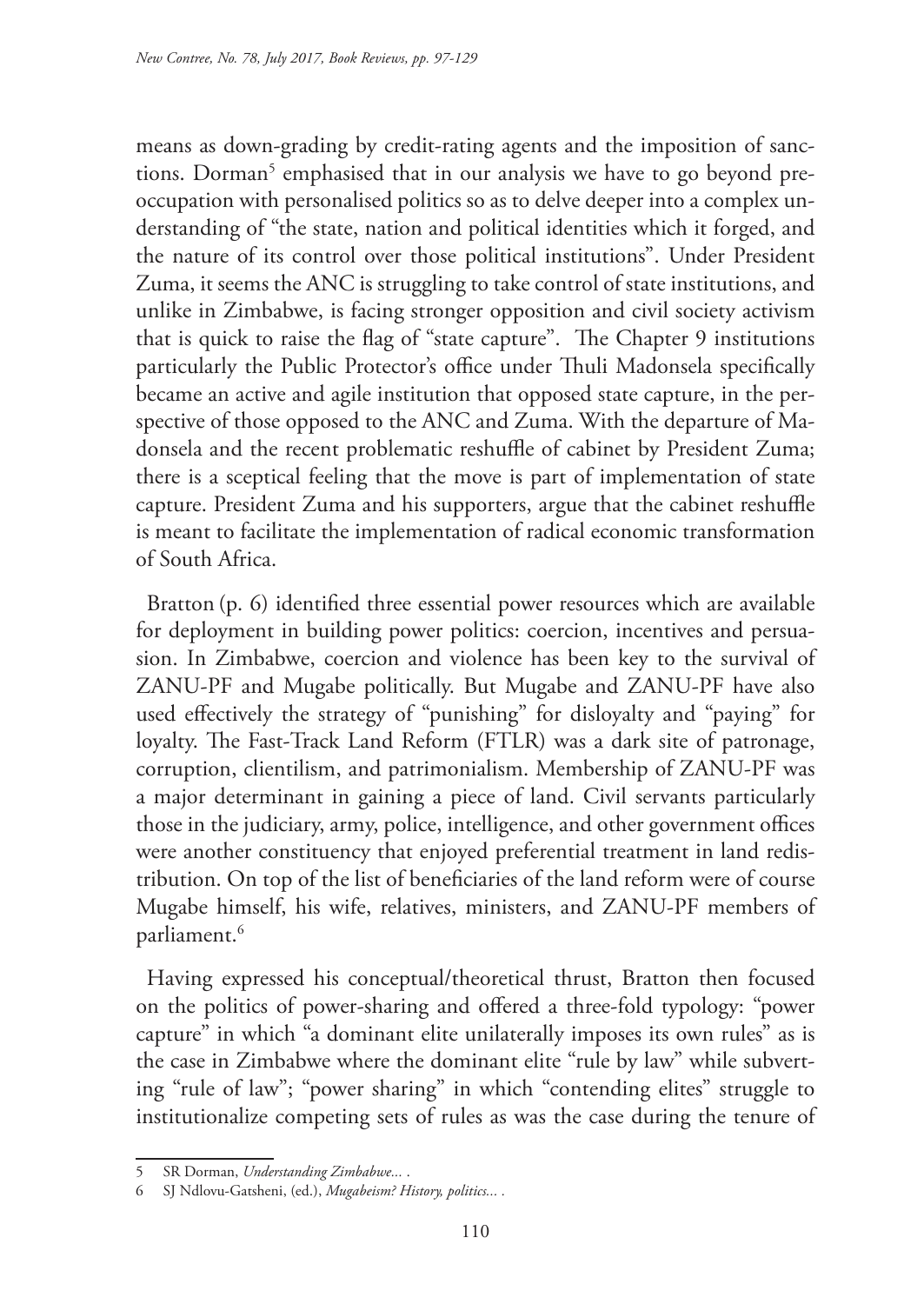the Inclusive Government (2009-2013) in Zimbabwe and is the case in South Africa today; and "power division" in which "elites agree on the rules for periodic circulating power among contending elites" (p. 10). What became known as the "Tsholotsho Declaration" of 2004 in Zimbabwe where elites from dominant ethnic groups negotiated how power was to circulate to the satisfaction of all ethnic groups was agreed.<sup>7</sup>

What Bratton has offered us is an institutional perspective that compares institutional arrangements in power-sharing politics as well as challenges such as electoral management, security sector reform and transitional justice in the specific case of Zimbabwe. This institutional analysis provokes one to delve into the dominant approaches that have been used to understand Zimbabwe. One can identify the following major scholarly trends: political economy approach; institutionalism approach; democratization approach; biographical approach; and the traditional nationalist anti-colonial approach, which is regaining ascendance because of the resurgence of decolonial approaches. Dorman8 isolated only three dominant approaches – political economy, institutionalism and democratization – which she argued reflected discipline of political science's orientation. Dorman is critical of the value of these three approaches:

I suggest that they have proved unsatisfactory in explaining the changes and continuities in the relationship between state and society in Zimbabwe, because they were trying to answer particular questions and focused on discrete aspects of state power, rather than investigating interconnections between material, coercive and discursive aspects of power as developed by the regime. Nor do they examine patterns of governance which extend across rural and urban governance, state engagement with different societal groups, and the shaping and politicization of state institutions.

Political economy approach that is symbolized in the work of Ibbo Mandaza9 particularly his book *Zimbabwe: The political economy of transition, 1980-1986* (1986) focused on four key issues: class, policy making, ideology, and international geo-political environment. Institutionalists like Jonathan Moyo<sup>10</sup> focused on studying institutions of the state, service delivery, governance, and power politics. Institutionalists were part of the first group of intellectuals to critique the state and reveal democratic and human rights

<sup>7</sup> SJ Ndlovu-Gatsheni, (ed.), *Mugabeism? History, politics... .*

<sup>8</sup> SR Dorman, *Understanding Zimbabwe...* .

<sup>9</sup> I Mandaza (ed.), *Zimbabwe: The political economy of transition, 1980-1986* (Dakar, CODESRIA Book Series, 1986).

<sup>10</sup> J Moyo, "State politics and social domination", *Journal of Modern African Studies*, 30(2), 1922, pp. 305-330.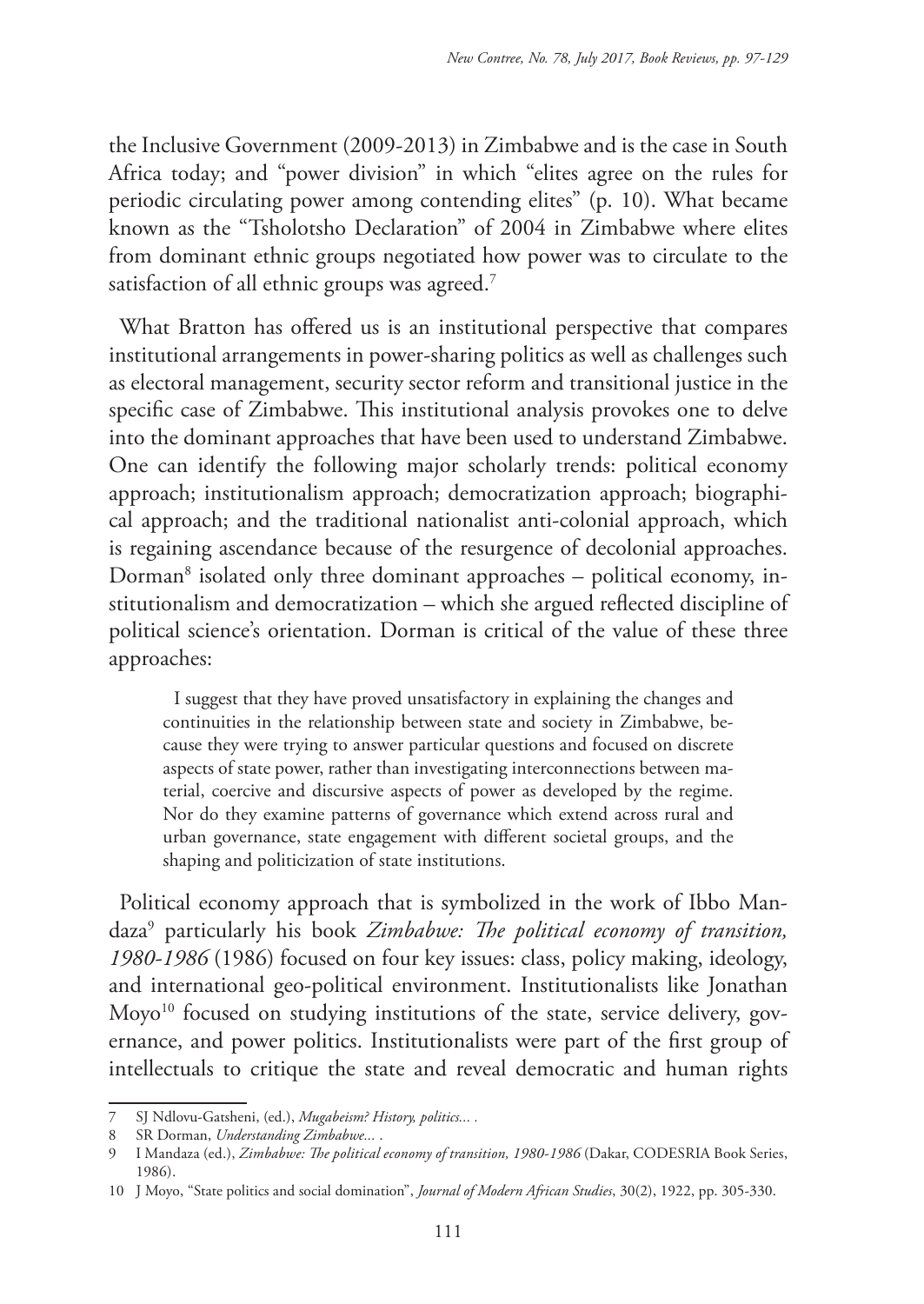deficits. What Dorman<sup>11</sup> ermed the "democratization" approach, focused on such diverse issues as the role of civil society, constitutionalism, human rights violations, democratic deficits, elections, labour, race, and gender. The work of Brian Raftopoulos<sup>12</sup> represents this multi-issue research with its activist components. Bratton's work straddles the institutionalism and democratization approaches. Dorman's<sup>13</sup> criticism of the institutionalist approach for presuming "a neutral administrative state, assessed on the basis of its material accomplishments" and for ignoring "the role of the party or fractions within the party in assuming and retaining power" is unfounded. Those scholars who have focused on institutions are equally critical of the state and the party. To Dorman's credit, she was courageous to try and classify the diverse literature on Zimbabwe ideologically and disciplinary-wise.

Back to Bratton, while his book is empirically focused on explaining the failure of Zimbabwe's power-sharing settlement of 2008-2013, he opened the canvas to reflect on the trajectory of Zimbabwe from a colony to a sovereign state, then to crisis and power-sharing government. The African experience is also brought into light as is the broader political theory. It is indeed an important book that evokes and provokes one to reflect on contemporary political developments in Zimbabwe and South Africa. One key lesson for South Africa drawn from the political trajectory of Zimbabwe is that of the reality of the exhaustion of liberatory discourse and liberatory memory giving rise to a new politics that pushes a former liberation movement to the defensive. Once it is on the defensive and on the ropes, the former liberation movement re-ignites the anti-colonial radical discourse and engages in ill-thought-out radical economic transformation that is no longer acceptable in a global neoliberal environment. The attempt to implement radical economic transformation provokes not only the anger of local capitalists but also the distant global governors of the world market. Once this anger is aroused down-grades and sanctions kick in as the general population cry for the blood of the president. What is called "global governance" is a site of market fundamentalism that demands good behaviour from those like Mugabe and Zuma who are entrapped in this coloniality of markets.<sup>14</sup> Bratton's analysis ignores the aspect of entrap-

<sup>11</sup> SR Dorman, *Understanding Zimbabwe...* .

<sup>12</sup> B Raftopoulos, "Beyond the House of Hunger: Democratic struggle in Zimbabwe, *Review of African Political Economy,* 54, 1996, pp. 59-74; "The Zimbabwean crisis and the challenges of the left", *Journal of Southern African Studies*, 32(2), 2006, pp. 203-219.

<sup>13</sup> SR Dorman, *Understanding Zimbabwe...,* p. 8.

<sup>14</sup> SJ Ndlovu-Gatsheni, "The entrapment of the Global South in global economy" (Keynote Address delivered at the International Conference on Global Crises, Global Change (GCGC, Westminster Undergraduate Conference, Westminster College, USA, 30 March to 1 April 2016).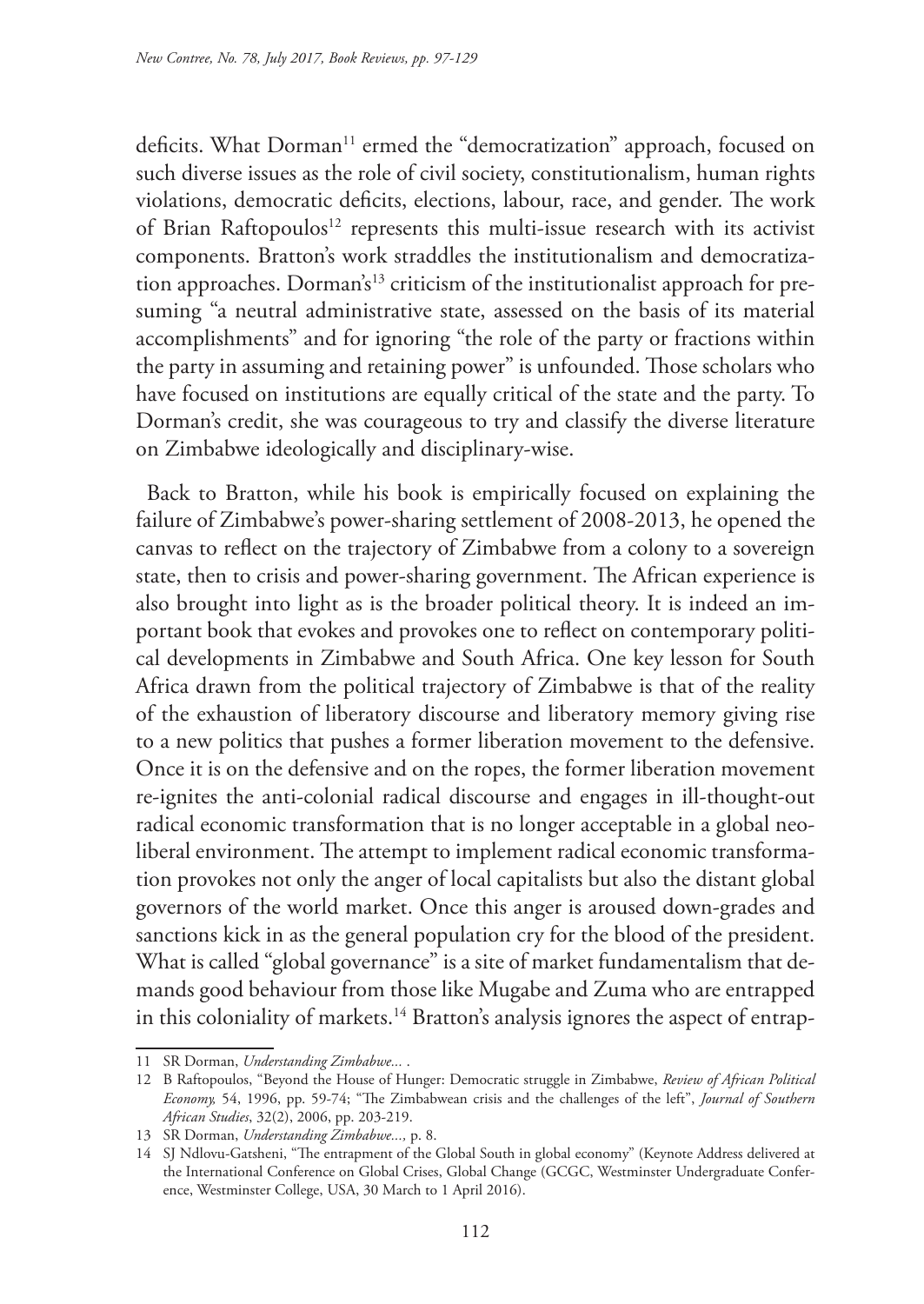ment of postcolonial Africa in global coloniality where the "misbehaviour" of a leader to the dictates of the markets invites economic and political disaster to the local economy. If the leader does not "misbehave" to the market's laws then it is impossible to launch any radical economic transformation and the leader is in trouble from those who aspire to the bourgeoisie after centuries of subjugation by colonialists and the workers and peasants too hungry to be patient with a leader who chooses loyalty to the markets rather than the voters. Worse still entrapment in coloniality inevitably ensnares the leader in corrupting tendencies of capitalism and those capitalists who survive by capturing treasuries and states in Africa.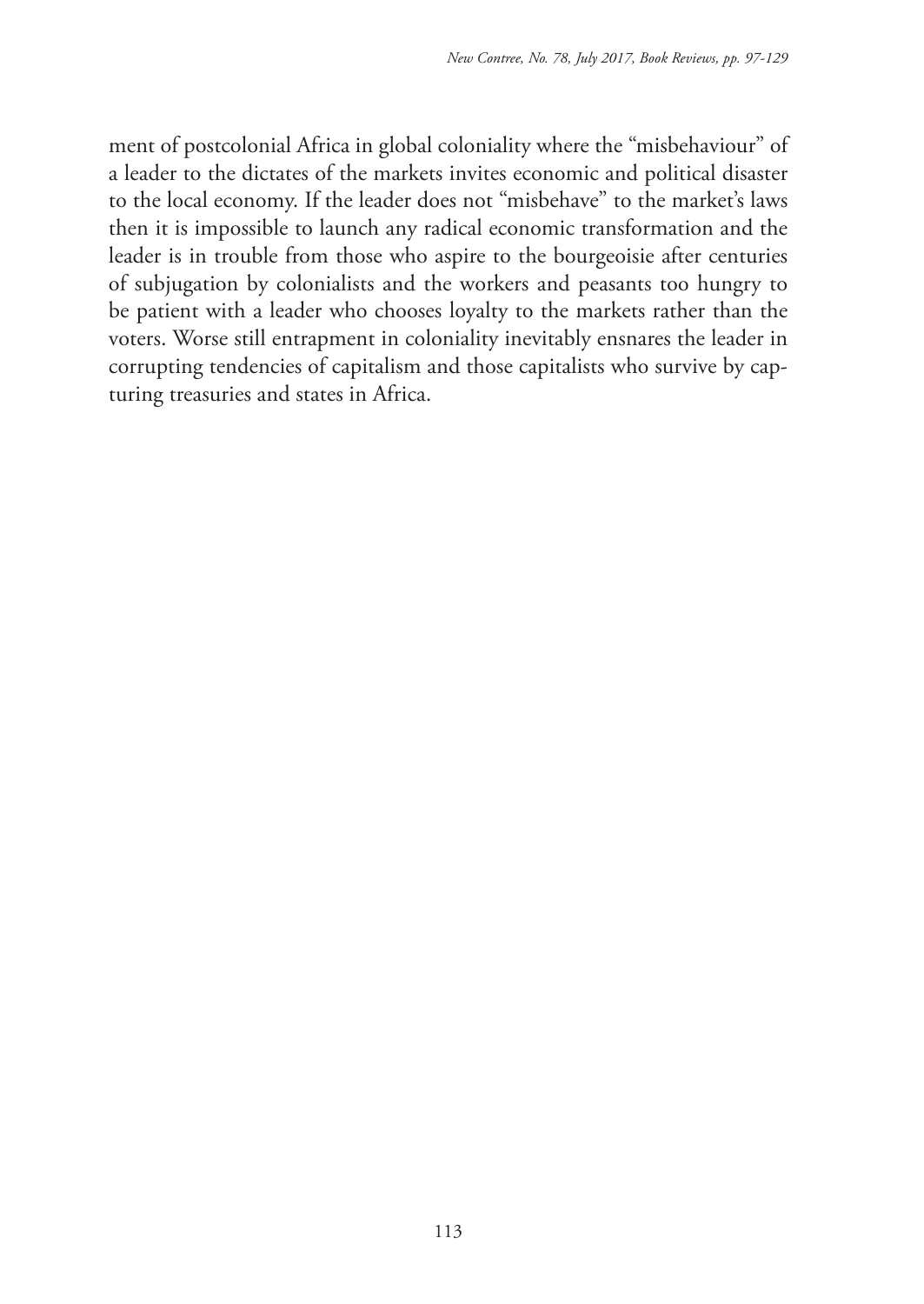# *Hermann Giliomee: Historian Autobiography*

## **(Tafelberg, Cape Town, 2016, pp. 344. ISBN: 0813922372 (Afr.), 9780624066835 (Eng.))**

Johann Tempelhoff *North-West University Johann.Tempelhoff@nwu.ac.za*

Professionally it is a special accomplishment for a modern historian to write an autobiography. Since the advent of postmodernism in the 1970s, the growing sense of consciousness of the self as actor and agent in a contingent universe of historical description, historians have tended to be circumspect about writing their autobiographies. Fernand Braudel's self-history of 19721 and Pierre Nora's egohistory $^2$  set the agenda for fierce contestations that by the early 2000s featured prominently in memory studies. $^3$  In the field of intellectual history and the theory of history, historians' autobiographical writings have remained a field of deep and thorough reflection. By the mid-2010s the notable feature in historians' autobiographical writings was its *interventional*  nature. Typically, there is evidence of the historian as author of the self, to actively mediate and intervene in theoretical (or historiographical) forays in the text.4 Hermann Giliomee's latest study can be categorised in the current context of the autobiographical historian as active participant and (empirical) theoretician exploring the project at a deeper level than would normally form part of the mainstream historian's focus. In terms of theorisation, his focus clearly has a pronounced political history inclination, based on many years of actively working in the field of South African studies as both historian and political scientist, frequently sharing his vast knowledge with key role players in public life.

It is therefore with good reason that the book is both a rewarding, but simultaneously a disturbing read. On the one hand, we have potentially one of the most prolific Afrikaans historians of the late 20th century narrating his personal observations and experiences since the 1950s – an era of Afrikaner greatness –

<sup>1</sup> F Braudel, "Personal testimony," *The Journal of Modern History,* 44(4), 1972, pp. 448-467.

<sup>2</sup> J Aurell i Cardona, "Autobiographical texts as historiographical sources: Rereading Fernand Braudel and Annie Kriegel", *Biography,* 29(3), 2006.

<sup>3</sup> J Winter, "The memory boom in contemporary historical studies," *Raritan,* 21(1), 2001.

<sup>4</sup> J Aurell, "Making history by contextualising oneself: Autobiography as historiographical intervention", *History and Theory,* 54(2), 2015, pp. 244-268.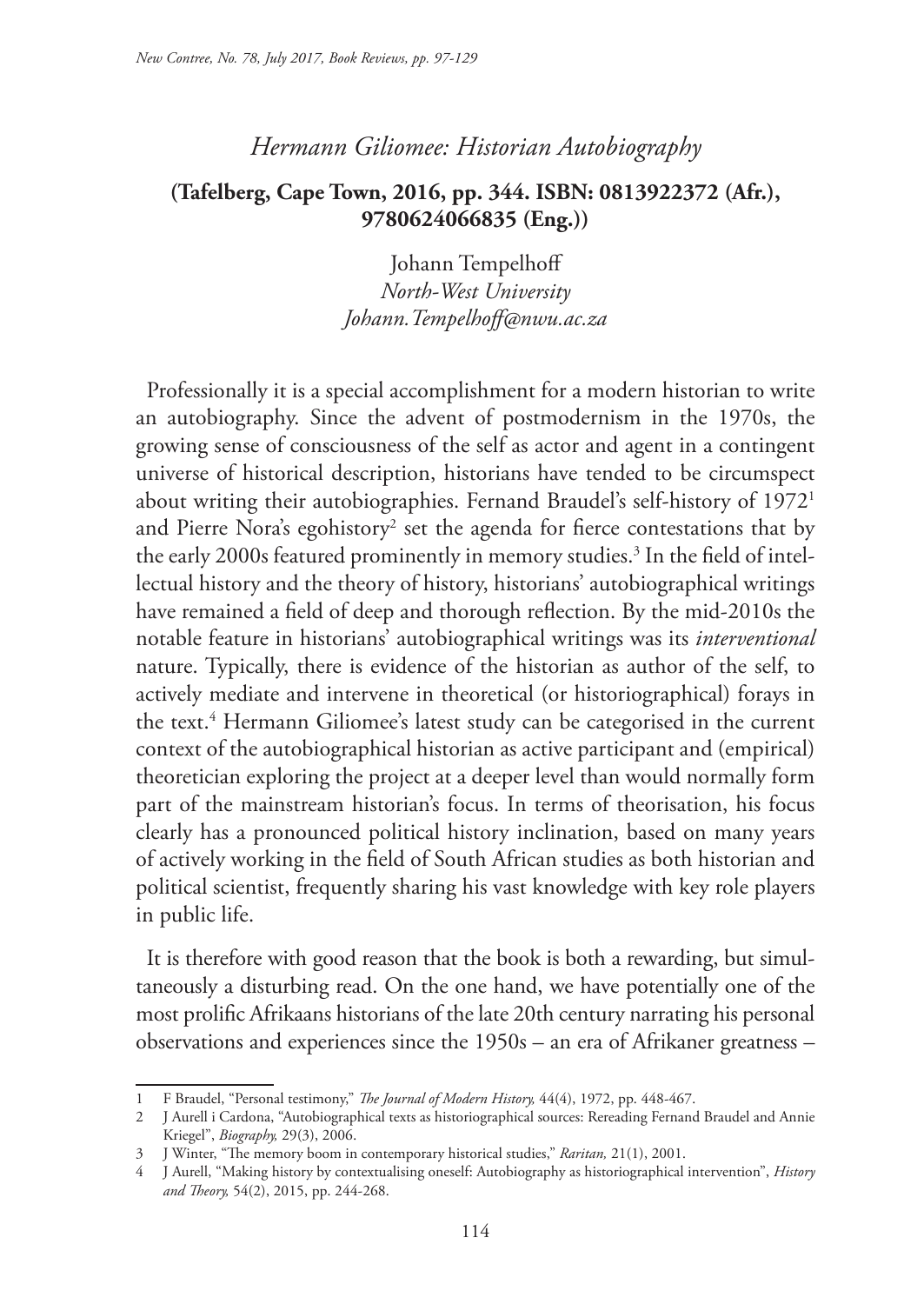to the recent past of a rapidly transforming South Africa. The rewarding part of the study is to take note of the personalised glimpses into the world of a native "Bolander", who could hardly properly speak and write the English language, but nevertheless was absorbed into a very exclusive intellectual space of South African Anglo-Saxon culture. In this context, he has played an important role in sharing with South Africa's English speakers valuable insights into the mind and thinking of their Afrikaans-speaking counterparts.

The study is partly a narrative of how a single Afrikaner, qualified in the field of history (primarily mainstream Afrikaner history), became part of the proverbial simulation process of the Afrikaners' thinking at the University of Cape Town, where, as of the 1980s, the future South Africa was under intense investigation. His emigration from the heartland of Afrikaans intellectual thought in Stellenbosch, is the disturbing part of Giliomee's personal discourse. It was both painful and a relief, interspersed with a logic of its own. The study deals primarily with the top intellectual layer of a unique African community. However, when Giliomee does look at mainstream Afrikaners, he interestingly foregrounds observations on his cameo study of the coloured Afrikaners of Stellenbosch and the bad deal they had from the former apartheid leaders.5

The study is a jewel for historiographers and intellectual historians of South Africa. In retrospect, it becomes more than apparent how the discourse on South Africa and its Afrikaners has changed. Giliomee makes it clear that he is an Afrikaner and is passionate about the language and the people who consider themselves part of the Afrikaans community. For the intellectual historian Giliomee describes the cultural landscape at the University of Stellenbosch in the mid-1950s – a perfect and typical middle-class Afrikaansspeaking South African in a world – not unlike a South African version of an American Ivy league, or British (Oxbridge) institution. He comes across as a typical history nerd, but one with a bent for seeing something different in the Afrikaner cultural environment where trend-setting political ideas of the ruling National Party and the Afrikaner Broederbond were in a constant state of innovative incubation. At the student level, organisations like the Afrikaanse Studentebond and a vast array of related institutional groupings, thrived on a path dependency determined by deep Afrikaans intellectual cultural, religious and political thought.

<sup>5</sup> HB Giliomee, *Nog altyd hier gewees: Die storie van 'n Stellenbosse gemeenskap* (Kaapstad, Tafelberg, 2007).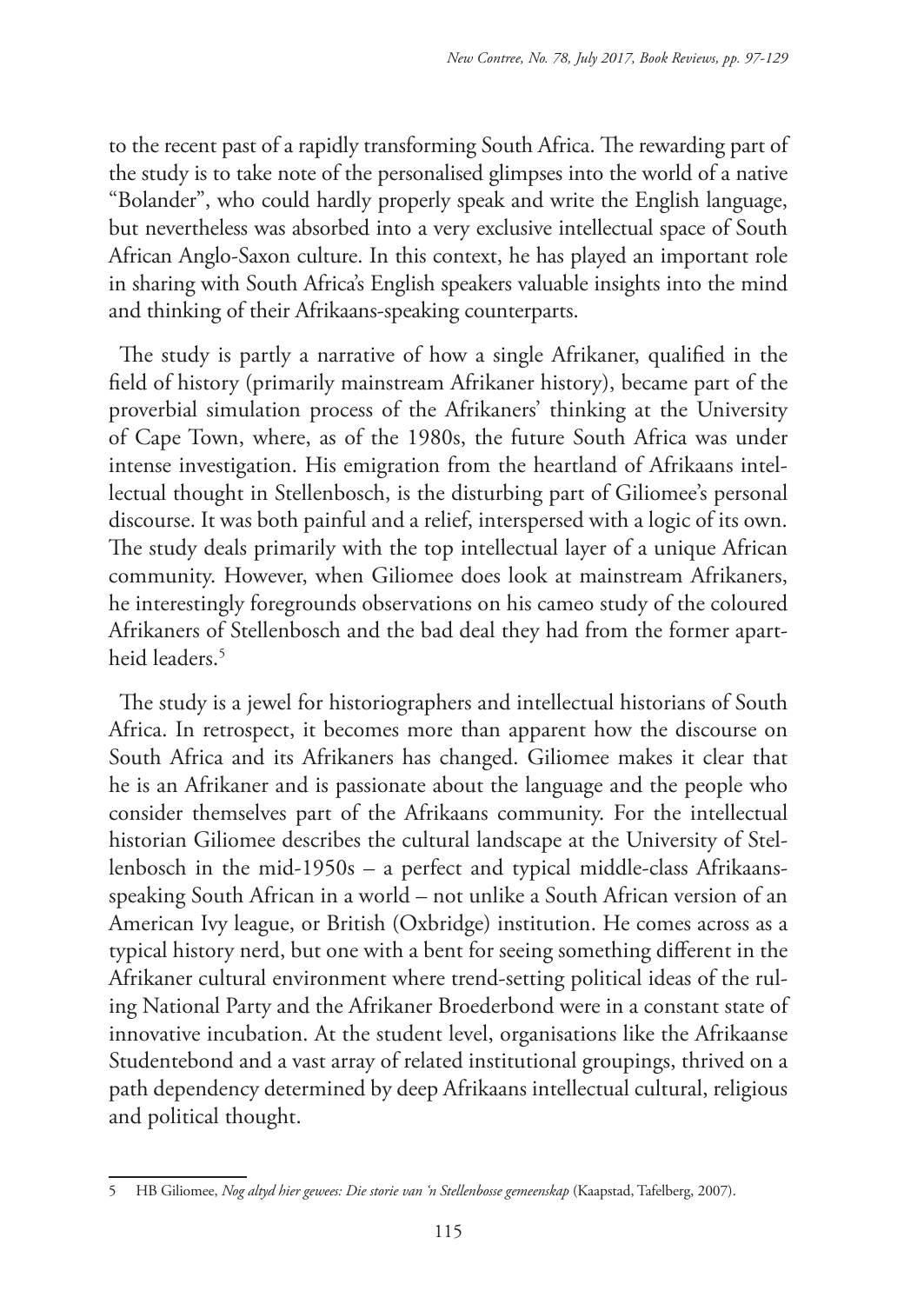As a graduate with a leadership record and sound academic credentials he briefly worked at the South African diplomatic service in Pretoria where he honed his youthful journalistic skills, before joining the staff of the History Department at the University of South Africa. It appears not to have been too good an experience. There was the positive exposure to a more liberal academic environment. But UNISA was also where he met his academic nemesis – Floors van Jaarsveld. Giliomee acknowledges the genius of Van Jaarsveld, but he evidently met up with the mercurial historian when he was increasingly drifting from being a historian with fairly liberal European nationalist ideas, to a foprmidable conservative 1960s Afrikaner historian. While at UNISA, it was soon a foregone conclusion that Giliomee would be seeking a career in academia. As alumnus of Stellenbosch, he jumped at the chance of returning south. Back at Stellenbosch Giliomee, against the grain of his peers and seniors in the History department, was eager to do contemporary history. However, PJ van der Merwe's presence was still pronounced and a strong conventional classical history scholarship approach prevailed in the department.

After completing his PhD Giliomee spent a year in postgraduate studies at Yale, under Leonard Thompson – one of the leading liberal historian of South African history. Thompson had earlier been a victim of a typical Floors van Jaarsveld historiographical attack on the 'appropriate nature' of South African history. The matter would obviously have featured in talks between Giliomee and Thompson. At the time, Giliomee was in a critical phase of his evolution as a critical historian. After the USA encounter he was a changed man. Back at the History Department Giliomee became an outsider for propagating alternative and new learning content materials for the students. It was considered strident with the mainstream Afrikaans university system thinking. Giliomee explores the different mentalities and systems of communication amongst academics at the country's top Afrikaans and English universities of the day. The academic reader of the 21<sup>st</sup> century comes to realise how the academic landscape in South Africa has changed since the mid-1990s.

Giliomee's generation represented the mature adult cohort of South Africans who intensely experienced the Soweto uprisings of 1976. They also responded in a highly diversified manner. Some became more conservative; the vast majority followed the prevailing thinking of the governing National Party; and a third group started articulating an alternative view of looking at their own community and the emergence of a rapidly changing South Africa. Giliomee formed part of the "oorbeligte" intellectual leadership. In his writings and engagements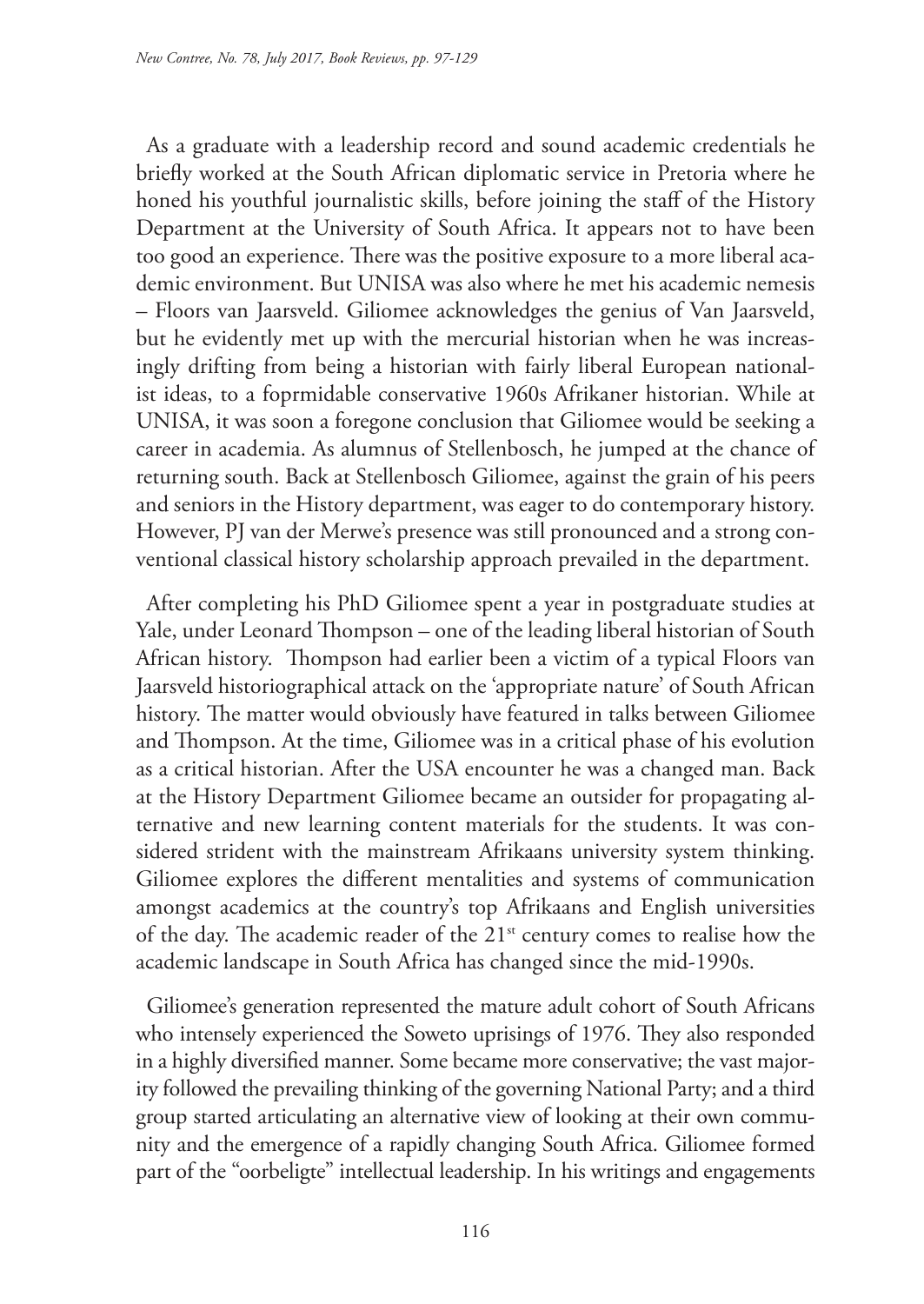with South Africans in many walks of life he was a spokesperson for his generation shaping the mentality of a changing society. He was a critical Afrikaner articulating a different view of mainstream South Africa.

For South African historical studies, Giliomee's departure from Stellenbosch, was beneficial, especially for a younger generation of historians. It was, as he explains, largely as a result of the Afrikaner Broederbond, that he departed for UCT. It was there, under the influence of many of the top liberal humanities and social science scholars in the country and a multitude of valuable friendships, that he would, in time to come, edit and expand, in conjunction with Leonard Elphick, the seminal *The shaping of South African society*. 6 The study would set the trend for significant changes in South Africa historical scholarship in many parts of the country.

Giliomee had an impeccable political track record and very special connections. As a historian teaching academic politics, he had access to key role players in South Africa's corporate sector – both English (British and American) and Afrikaans. At the same time, he and some fellow Afrikaner intellectuals started *Die Suid-Afrikaan.* They were at the forefront of a new way of thinking about South Africa and its population, of which the Afrikaners formed a small, but significant part. This journal would become the feedlot for a new critical generation of Afrikaners. In the Afrikaans media Giliomee maintained ties of friendship with the leading Afrikaans journalists who fearlessly sought to pursue a line of *realpolitik* while propagating the government's policies. He also maintained strong ties with a former colleague and rising politician, Frederik van Zyl Slabbert.

Giliomee spends a considerable part of the book in propounding his Afrikaner credentials. There is literary and poetical justification for his autobiography. He had staked his claim as specialist historian with a ground-breaking *biography* of South Africa's Afrikaners.7 A time of relative isolation from direct contact with his people, enabled him to formulate a lucid group word portrait. Despite being outside the fold he thrived. Giliomee was far more influential in shaping the minds of a new generation of South Africans increasingly critical of bush wars and government's half-truths shared in the country's legislative assembly. Moreover, government came under fierce attack from the outside world. International isolation loomed large on the political

<sup>6</sup> R Elphick, and HB Giliomee (eds), *The shaping of South African society, 1652-1820.*, 1986 ed. (Cape Town, Maskew Miller Longman, 1979).

<sup>7</sup> HB Giliomee, *The Afrikaners: Biography of a people* (Charlottesville, VA, University of Virginia Press, 2003).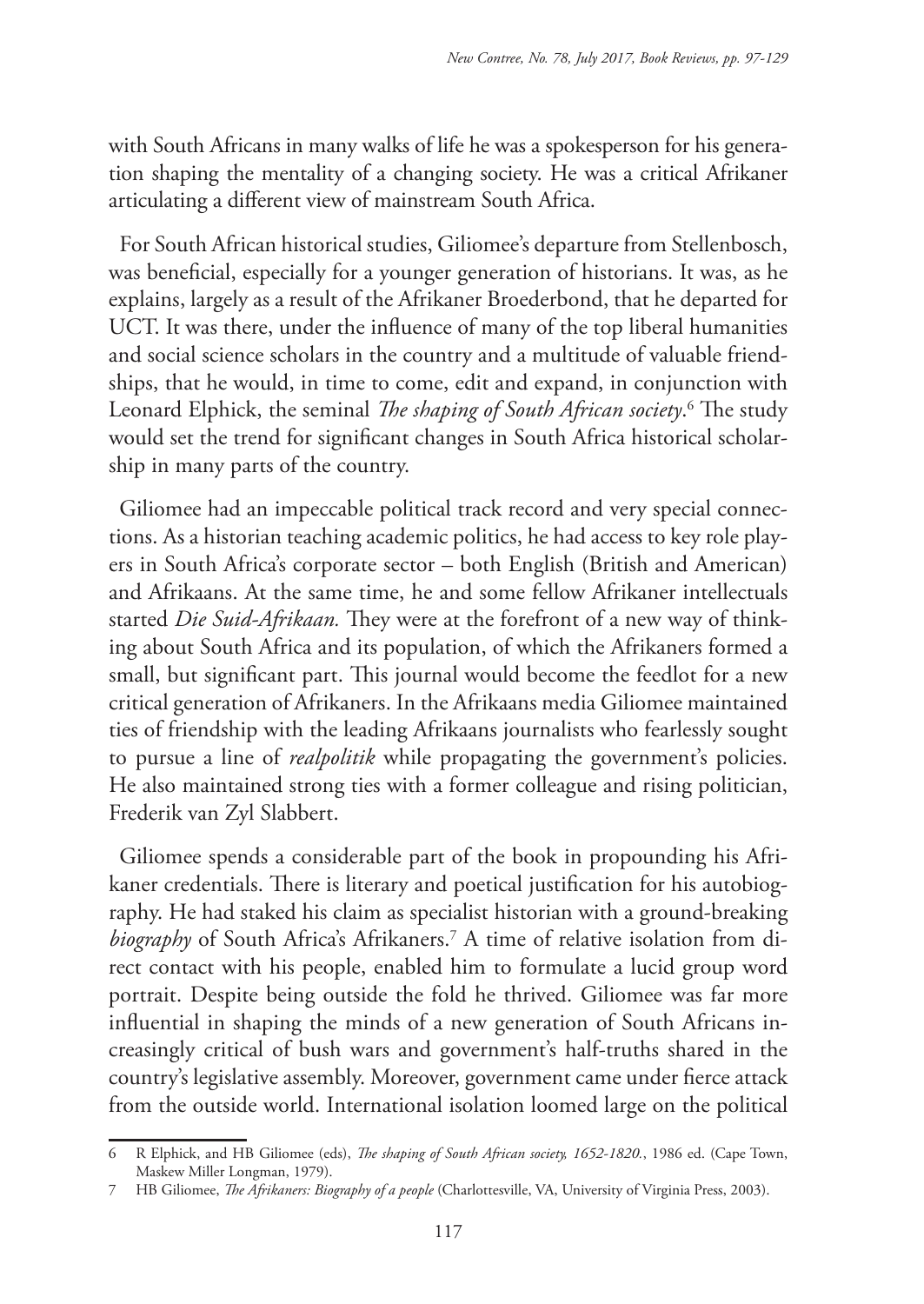and economic horizon. Internally the opposition was no longer confined to South Africans of colour and the English-speaking liberals. Amongst the people arrested by the security police were also Afrikaans youths who refused to abide by the laws of the land.

Throughout the book the autobiographer layers his views to come over as an even-handed historian who has the interests of the Afrikaner at heart. His foray into the 'dismal' history of the University of Stellenbosch's language policy since the 1990s, underlines his depth of knowledge on the nature of the lines that had been drawn in the sand to maintain Afrikaans as language of choice at the US. He also relies on the views of leading Afrikaans writers and fellow academics for coming to a better understanding what direction to chart into an uncertain future. His elitist connections do not put Giliomee in a favourable position to always understand the mind and thinking of all Afrikaners and their fellow South Africans at grassroots level. He later compensated, in part, for that by writing a cameo history of Stellenbosch's coloured community, he rightly describes as his fellow Afrikaners.8

Politically Giliomee is well-versed in comparative studies in democracy, strong democracies and near-authoritarian regime systems. Much of his insights were garnered from valuable contacts with overseas academics, extensive reading in the process of grappling with the problematic politics of South Africa since the 1970s. When it comes to raw political power and leadership Giliomee is a past master. His analysis of the Afrikaner leaders of state is incisive. But there are also flaws. If he wanted to make a symbolic statement in sharing at some length PW Botha's 'silence' during the cabinet discussion and the decision to pave the 'Rubicon' way for South Africa's transition, it is not clear what he was looking for. Perhaps he could not understand the mind of a Free State Afrikaner (Botha) who in the Cape Province cut his teeth as young leader of the National Party. Similarly, in his assessment of FW de Klerk, Giliomee argues, there simply was no proper and effective leadership. A debate between himself and FW de Klerk's chief of staff, Dave Stewart, on the matter does not enlighten the reader properly. Maybe the copy-and-pasting of a blog text into the autobiographical manuscript was an easy way of escaping from accounting for a complex time in South Africa's political system. Perhaps it may even be that Giliomee is sensitive to the still angry crowd of rightwing Afrikaner leaders who have remained steadfast, since the early 1990s, in their negative assessment of De Klerk. Fact of the matter is that FW de Klerk

<sup>8</sup> HB Giliomee, *Nog altyd hier gewees... .*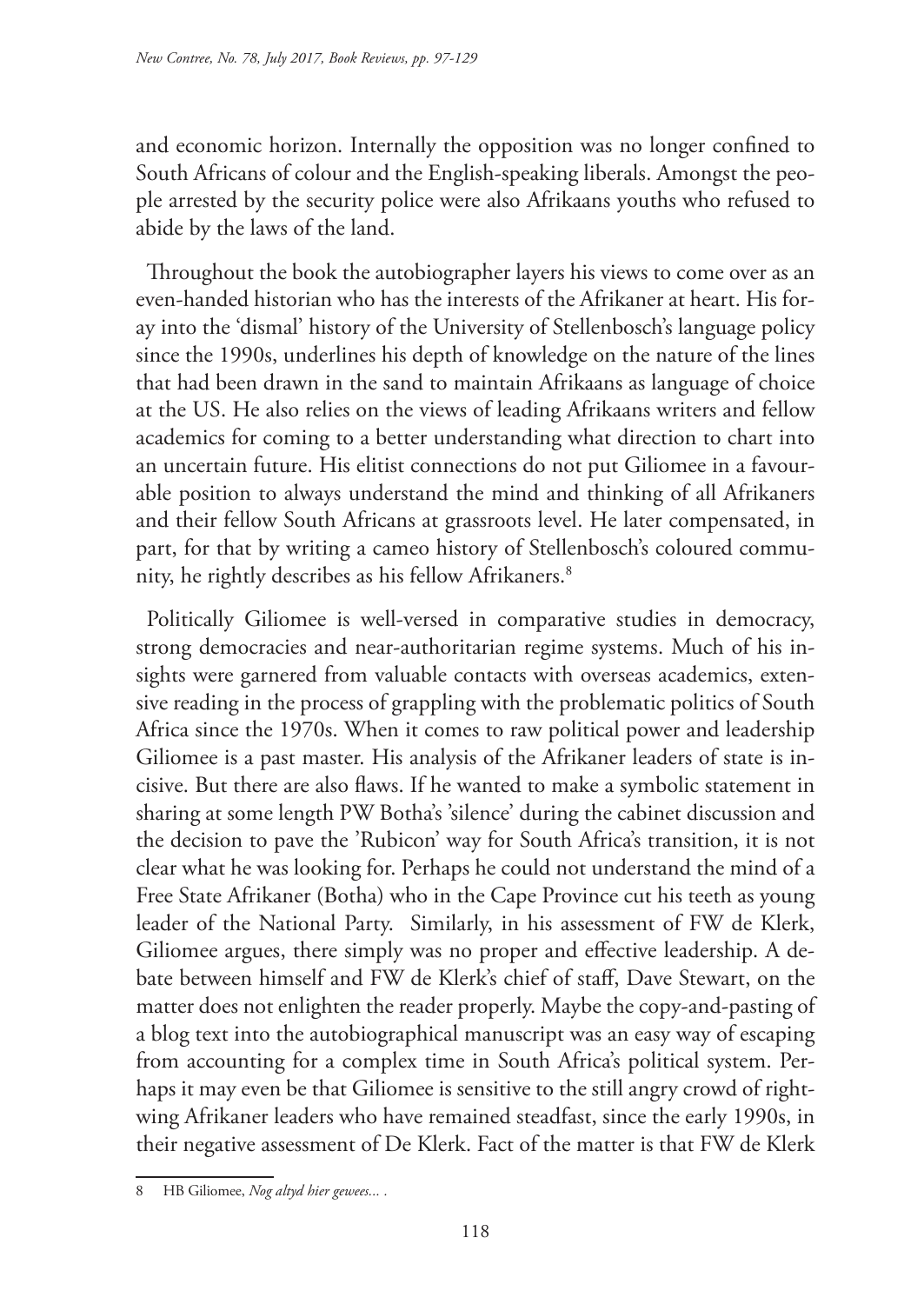(himself a conservative NP leader) had to consult the political looking glass of his day at a time when, immediately after the collapse of the Soviet Union in 1989, the role of South Africa in Africa and the rest of the world, was subject to substantive change. In the northern parts of the country, there was not the comfort of inching up to moderate coloured South Africans. The vast majority of black South Africans were resident in the northern parts of the country. They were angry and impatient, to say the least. This was the key stakeholder group of which De Klerk had to take note in the process of transition.

The industrial heartland of South Africa, as result of the diminishing easy mineable mineral resources as of 1973, was set for entering a phase of postindustrial development, partially as a result of globalisation. FW de Klerk had to facilitate the process. That was, at most, all the government of the day could do. The onset of a phase of uncertain creative destruction – most evident in the demise of the National Party – starting in the early 1980s, left a South Africa in which not only the new power brokers, but the Afrikaners as a community, were subjected to states of consciousness of constantly having to re-invent themselves.

Much symbolism can be read in Giliomee's exposition of the 'Battle of Andringa Street' in the early 1940s. The autobiographer outlines how he managed to retrieve from popular memory the clash between white Stellenbosch students and coloured people at Senitzky's cafe where the Stellenbosch students thought the coloured townspeople were 'uppity' when they tried to press to the front to secure a copy of the English Cape Town newspaper reporting on a symbolic student protest in Cape Town's Adderley Street, to a moment of silence for the Allied forces fighting the war. The incident additionally informs the modern reader how much in demand an English newspaper was in Stellenbosch in former times. It also sheds light on the bitter conflicts between Afrikaners of all shades. There are many more interesting reflections in the book. Giliomee's autobiography is worth the read, even if it is disturbing in places. It was a good investment in cultural capital on the part of his publishers to support the project. Giliomee is an important transitional figure in the history of the Afrikaners' adaptation to contemporary South Africa. The fact that he wrote most of his seminal texts in the English language made it possible for an often-misunderstood cultural community in South Africa to reach a critically important reading community. This study is bound to serve the same purpose.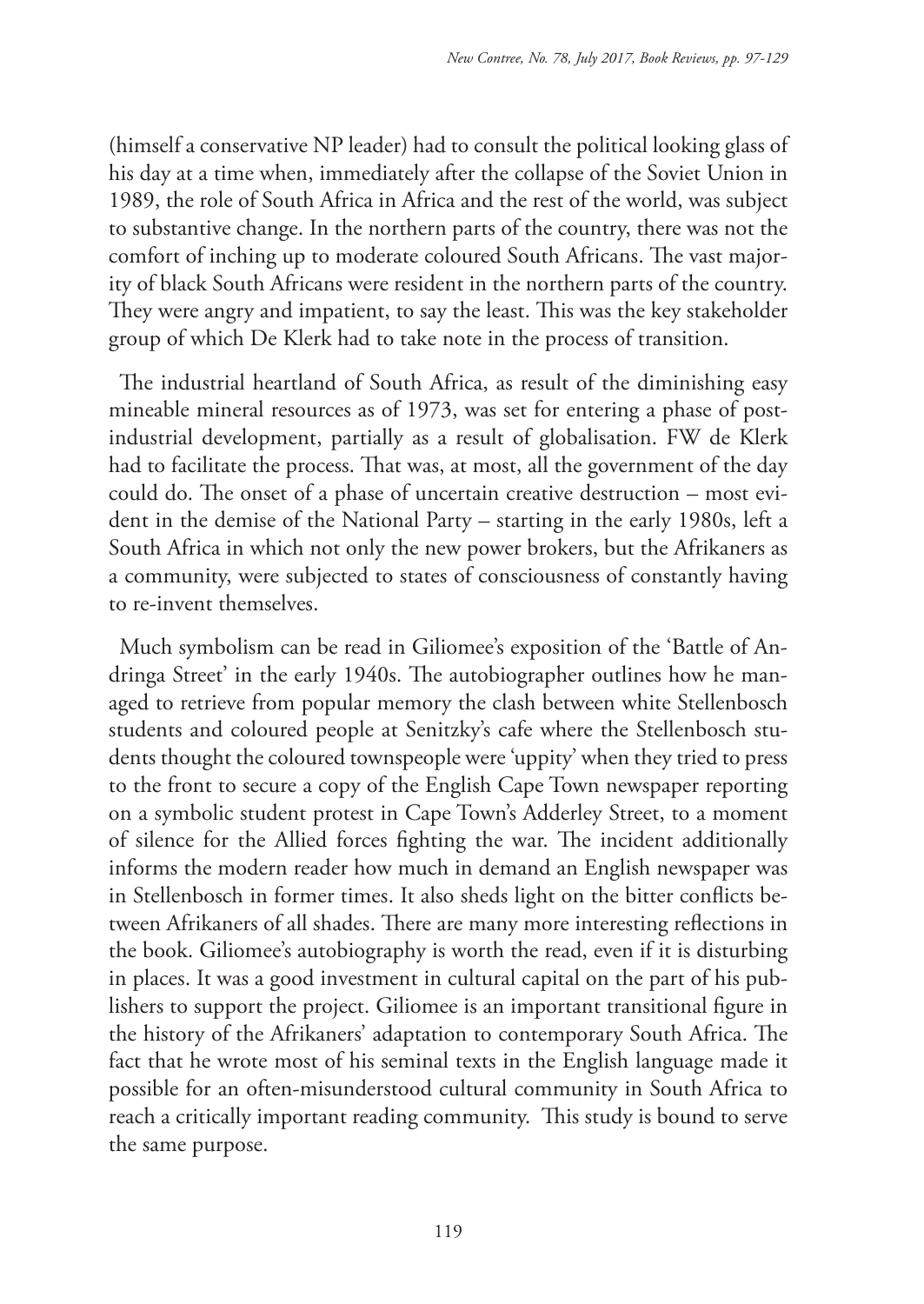# *The creation of the Zulu kingdom, 1815-1828: War, Shaka, and the consolidation of power*

**(SA, Cambridge University Press, 2004, 419 pp. ISBN 978-1-107- 07532-0)**

#### **Elizabeth A Eldredge**

Butholezwe Mtombeni *University of South Africa* mtombb@unisa.ac.za

Elizabeth A Eldredge is an independent scholar whose publications include: *A South African kingdom: The pursuit of security in the nineteenth-century Lesotho* and *Power in colonial Africa: Conflict and discourse in Lesotho, 1870-1960*. *The creation of the Zulu kingdom* is a scholarly account of the emergence and growth of the Zulu Kingdom in the early nineteenth century. The author used a wealth of Zulu oral traditions coupled with written sources to reconstruct the history of the Zulu Kingdom. The rich Zulu oral traditions reveal Shaka as a nation builder whose ambitions saw him conquer the greater part of Southern Africa, becoming the arbiter of the Caledon valley and beyond.

The author is aware of the shortfalls of oral traditions hence she used vast oral accounts to minimize the bias that may lie in oral history. Oral traditions may seduce historians into taking them literally because of their immediacy and emotional power. Thus a vast collection of oral traditions allowed the author to compare and contrast information provided for authenticity. This helped her uproot bias and address the common oral history twin sins of omission and commission. However on the other hand the accounts may have been affected by their translation from Zulu into English.

Using Zulu oral traditions, Eldredge gives a vivid account of Shaka's birth, his graduation to manhood and his accession to power. As the most junior and illegitimate son of Senzangakhona, he had no claim whatsoever to the Zulu chieftaincy. However Shaka took his position as a chief by force. The author demonstrated that chieftaincy was sometimes fiercely contested. It is thus a position for the powerful and popular.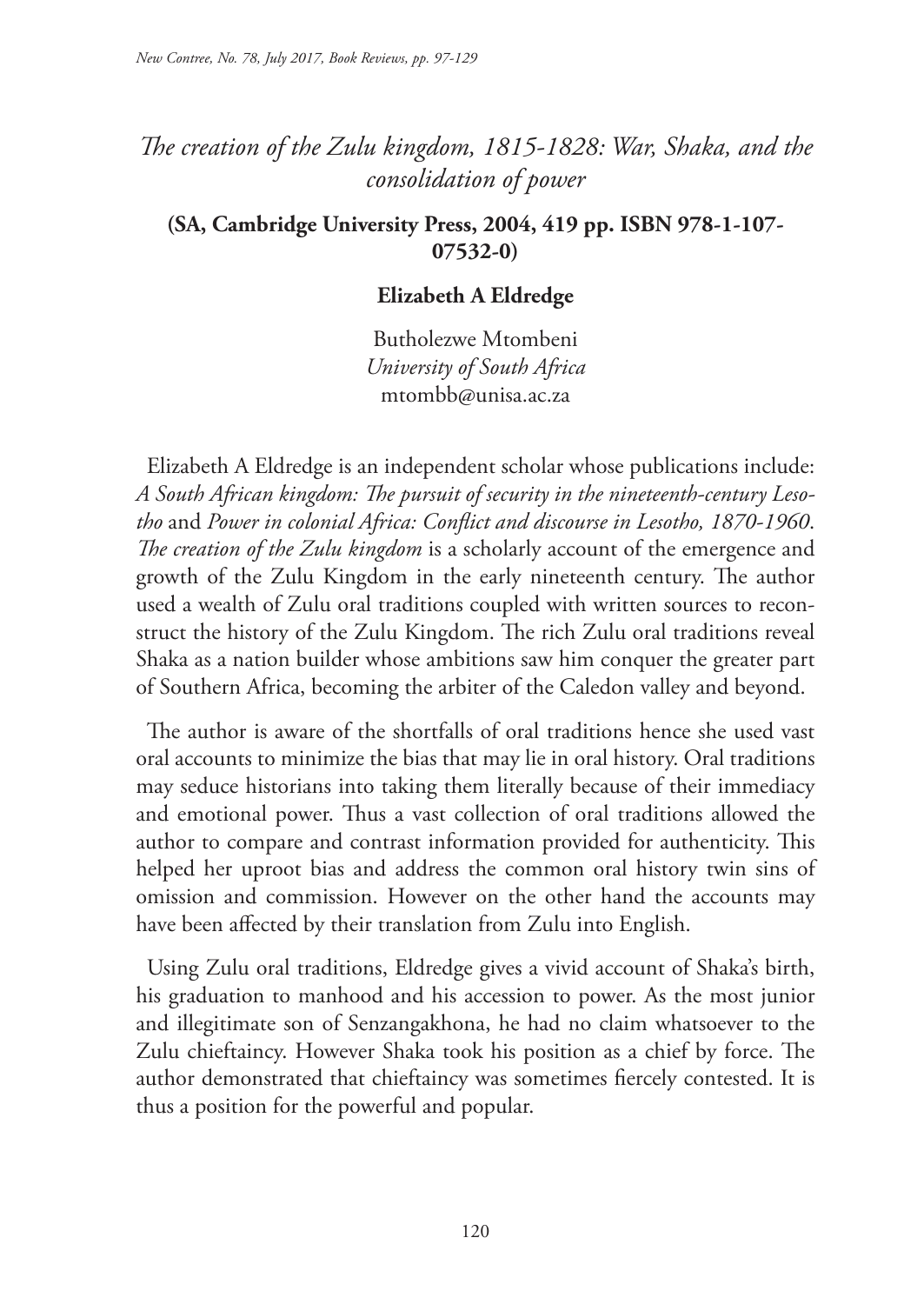Shaka used his military to impose the Zulu Kingdom upon other chiefdoms across the region. The author puts no emphasis on Shaka's military revolution that saw him conquer the greater part of Southern Africa. She instead notes that Shaka was socialised into the new fighting methods of Dingiswayo. This reduces Shaka to a position of an imitator rather than that of an initiator. However Shaka was a good student who used the new fighting methods he learnt from Dingiswayo to revolutionalise the Southern African military terrain, hence he has been considered a military genius.

Even though Shaka is painted as a blood thirsty tyrant in Eldredge's gathered oral accounts and other Eurocentric scholarship, he was kind to the poor and the disabled. The Eurocentric scholarship that demonises Shaka was meant to discredit his military account and legitimate the destruction of the Zulu Kingdom and eventual colonization of the region. Eldredge rests the responsibility of the disturbances in Caledon Valley squarely on the shoulders of Shaka. It is however paramount to note that Europeans and slave raiders from Delagoa Bay were also responsible for the political disturbances in the Caledon Valley as argued by Julian Cobbing in his seminal article: *The Mfecane as Alibi: Thoughts on Dithakong and Mbolompo.*

The author, though she used Zulu oral accounts to concur with Eurocentric scholarship also contradicts them, revealing a more humane side. He was kind to the poor and mentally disabled. He rewarded courage and loyalty. He spared women and children in most of his military expeditions assimilating them into the Zulu socio-political structure. He even went further by welcoming the whites to his kingdom (even though he was advised to kill them) and forging alliances with them. Like other chiefs, Shaka felt threatened by the powerful leaders in Nguniland which explains his violence against them. Eldredge notes that women in precolonial history of Kwa-Zulu Natal were less visible. This is because women were in patriarchal societies trapped in domesticity and viewed as instruments of reproduction and production. The production of historical literature was done by men about men for men. However the author's strength is to reveal women's active participation in political and socio-economic arenas of the Zulu Kingdom. Women actively participated as regents, soldiers and mat carriers for warriors. Shaka relied on royal men and women to govern the large Zulu Kingdom. Wives and daughters of the royal family were also involved in succession disputes. Chiefs chose their wives from royal families to create and reinforce political alliances. Thus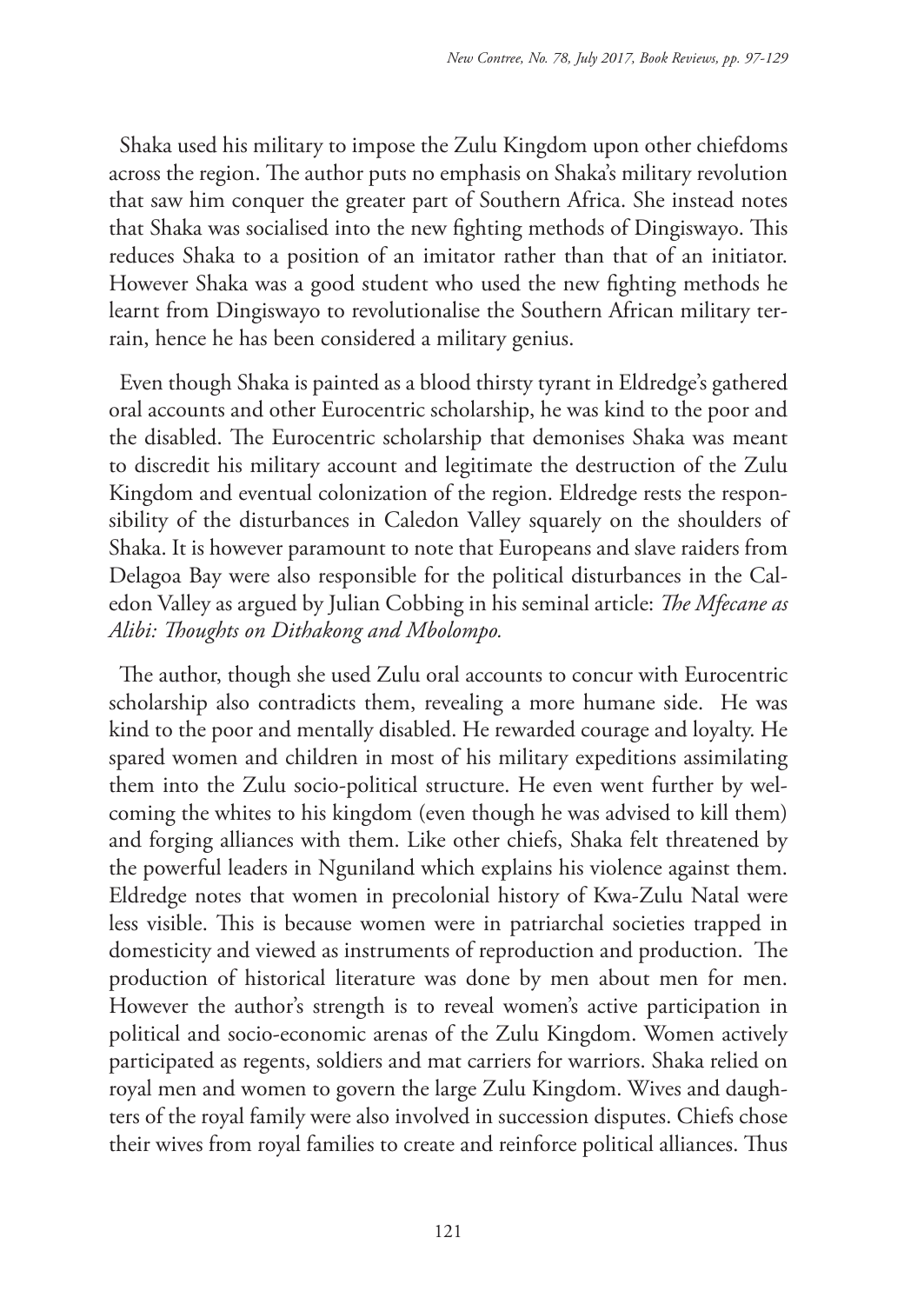women like their male counterparts played significant and necessary roles in the Zulu Kingdom.

Shaka's iron rule led to his attempted assassination and eventually his death. He was assassinated by his half-brothers Dingani and Mhlangane. This confirms that those who live by the sword die by the sword. Dingane took over as the Zulu Chief after the assassination of Mhlangane. It was the change of personalities at the helm but the continuation of the same socio-political system that prevailed under Shaka's reign. Dingane continued killing his opponents and his brothers to consolidate his power. His accession to power coincided with the increased migration of Europeans – with their superior firepower – into Southern Africa. This ultimately led to the disintegration of the Zulu Kingdom and opened a new era of exploitation.

*The creation of the Zulu kingdom* is a very valuable study of the emergence and growth of the Zulu Kingdom in Southern Africa under the leadership of the military genius, Shaka. The author was able to use diverse Zulu oral traditions to reconstruct the history of the Zulu Kingdom under the leadership of Shaka. The vivid oral accounts coupled with the analysis of the events keeps the reader riveted. The scholarly account is therefore a valuable font of information for historians wishing to study the history of the Zulu Kingdom from 1815 to1828.

# *Race, class and power. Harold Wolpe and the radical critique of apartheid*

## **(Pietermaritzburg: University of KwaZulu-Natal Press, 2015, 368 pp., ISBN: 978-1-86914-286-5)**

## **Steven Friedman**

Nadine Moore *University of South Africa* Nadinemoore89@yahoo.com

Harold Wolpe and three other detainees captured the imagination of an international audience after their daring escape from a South African prison in 1963. Wolpe had been arrested a month before for his involvement at the anti-apartheid base at Liliesleaf. Unable to continue his life in apartheid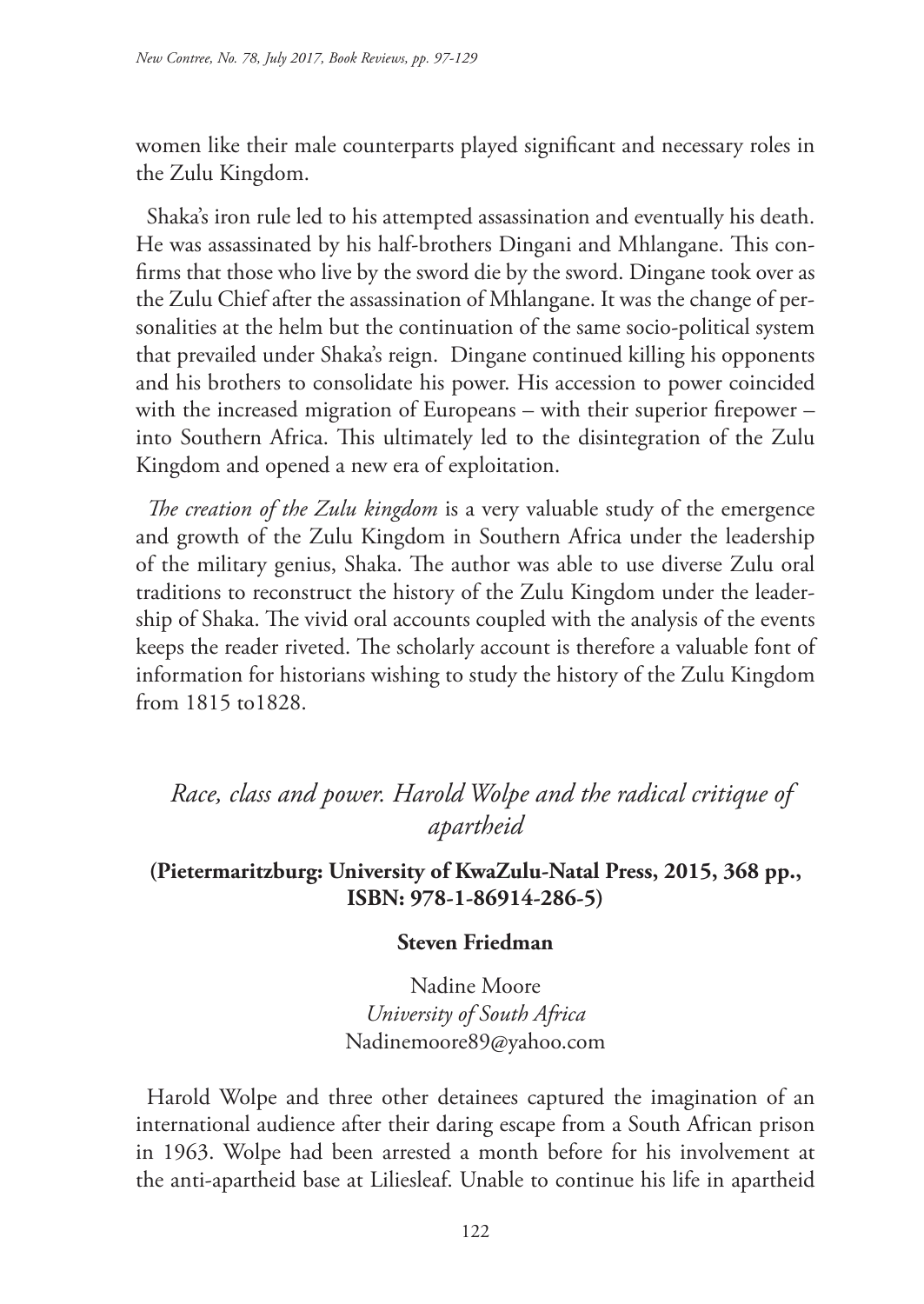South Africa, Wolpe instead led an exiled existence in England. However, his newly-found fame, and even infamy in some circles, came at a painful personal cost of being divorced from the coalface of the struggle. *Race, class and power* explores this trope by providing an intellectual overview of the ideological contributions that Wolpe made remotely to Marxist theory in an apartheid milieu.

Steven Friedman's latest publication is not another ubiquitous biography of a proponent of the liberation movement. Instead, *Race, class and power* aims to explore how Wolpe's academic contributions affected the consciousness of a country struggling, first, under inimical apartheid legislation, and thereafter, struggling with safeguarding a smooth transition to democracy. Concomitant to this aim, *Race, class and power* also seeks to place Marxist theory into a transnational perspective, quantifying, in three general phases, how Wolpe's contributions influenced those individuals who prescribed to Marxism from the 1970s and beyond.

*Race, class and power* is replete with oral sources of prolific thinkers of the time, who extensively shared their personal perceptions of not only Wolpe but of the Marxist and liberal *zeitgeist*. This is indeed, from a historical perspective, one of the book's strengths, much to the credit of Judith Hudson, who was responsible for collecting these memories. A lot of conclusions pertaining to Wolpe's influence on Marxist theory is predicated on these interviews of figures such as Martin Legassick, Ahmed Kathrada, Jeremy Cronin, Raymond Suttner and Shula Marks, to name but a few. If historians strive towards constructing the most objective truth through an exhaustive survey of sources, Hudson's contributions are certainly the fulcrum on which this book is based. In the interest of balance, however, and in a minority of instances, the scope of interviews could perhaps have extended to other echelons of intellectual thought.

If the reader is interested in a theoretical overview of Marxist ideological development in South Africa and internationally, *Race, class and power* comes highly recommended. In particular, Friedman's erudition of the Marxist debates within academia, anti-apartheid political organisations and intellectual circles captures the abundance of conflicted and multifarious approaches with remarkable efficiency. Not only does *Race, class and power* provide a prism into Marxist thought, but it also enlightens the reader of the rigid and intransigent Stalinist convictions of the South African Communist Party at the time. This inculcates with Wolpe's travails to contribute intellectually to the liberation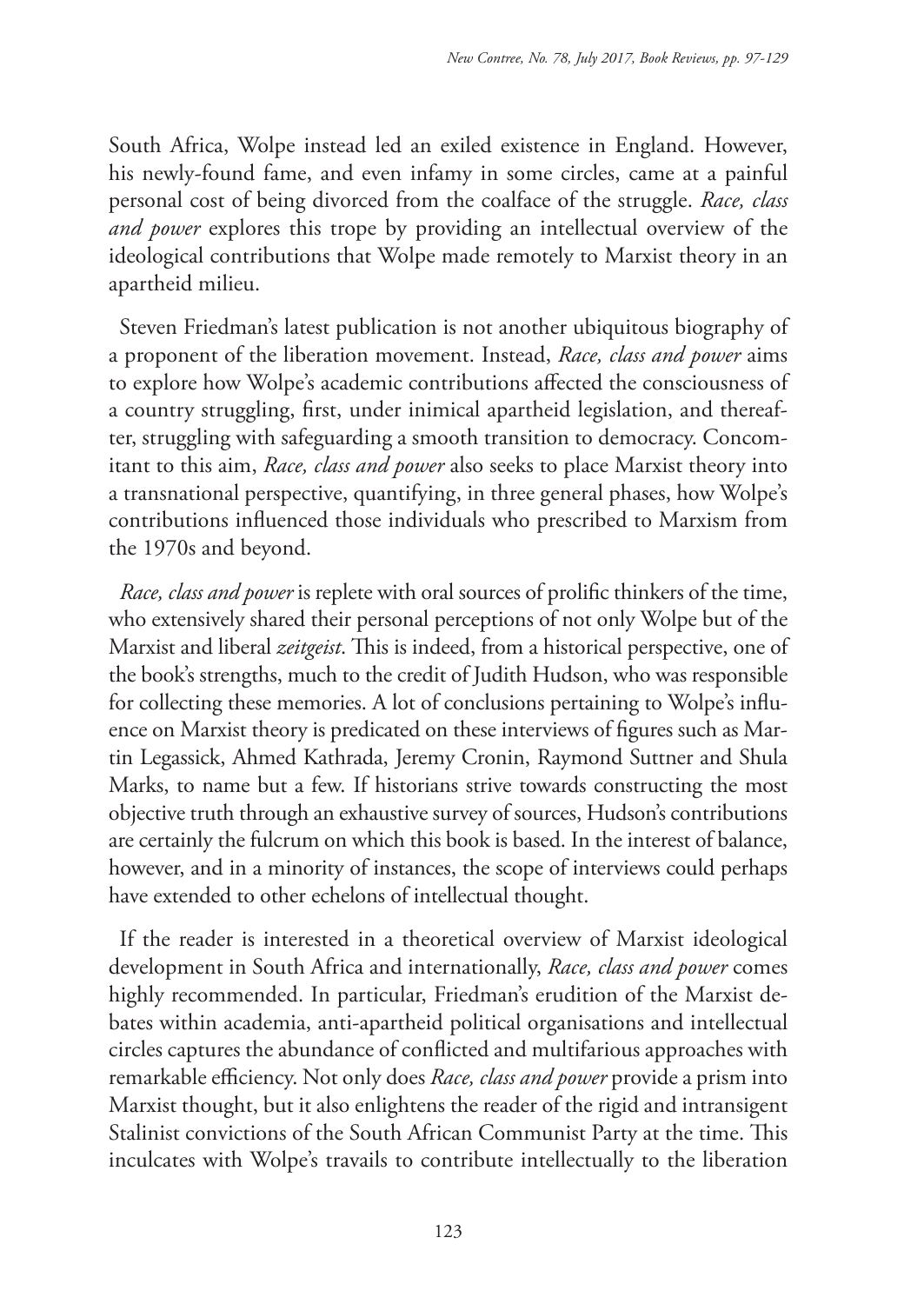struggle while remaining loyal and perceivably uncritical (at the fear of being further ostracised) to the organisations to which he belonged.

Grounded on Friedman's personal experience as a journalist and academic, *Race, class and power* also provides adept contextualisation of Marxism's influence (or often lack thereof) in both South African politics and the public domain. Towards the end of the book, the author alludes to some of the current challenges which the country faces, as well as the contemporary implementation and relevance of Marxist theory. The book certainly gains relevance as a result thereof. One of the book's highlights relates to Wolpe's prescient approach towards redressing inequalities in higher education during his socalled 'third career' (after law and sociology) devising educational policy in the 1990s. Wolpe's difficult task related to keeping 'the ANC conceptually coherent while not remaining oblivious to political realities' (Friedman, 2015: 244). The reader cannot help but wonder how the current movement towards free, decolonised education in a tertiary environment would have been affected, had Wolpe's debates enjoyed more traction with influential governing bodies.

Up to the penultimate chapter, *Race, class and power* is somewhat bifurcated. While Wolpe's contributions to the development of South African Marxist theory is ostensibly significant, Friedman points out that the evidence of the legacy of his work through concrete examples is sparse. Friedman's discussions are predominantly presupposed on a comprehensive prior knowledge of not only Marxism but also South African politics and central figures thereof, which does run the risk of alienating certain audiences. Similarly, Friedman uses abbreviations expansively and the inclusion of an abbreviation list would have greatly improved the ease of understanding the book. *Race, class and power* relies on extensive quotations and as a result some sections are formulaic: Wolpe's argument is stated, followed by a summary of the most important reactions to it. Often analysis of reactions to Wolpe's writings could have portrayed evidence of deeper engagement. However, the author does redeem himself in this regard in the final chapter, 'Questions, not answers: Transcending the Marxist tradition'.

Ultimately, *Race, class and power* subsumes Wolpe's theoretical contributions to wider historical debates surrounding Marxism. A recurring motif in the book is Wolpe's intellectual rigour, which (like the French Marxist, Louis Althusser) was never fully embraced. Friedman attributes this observation on the largely theoretical nature of Wolpe's work, making it inaccessible to the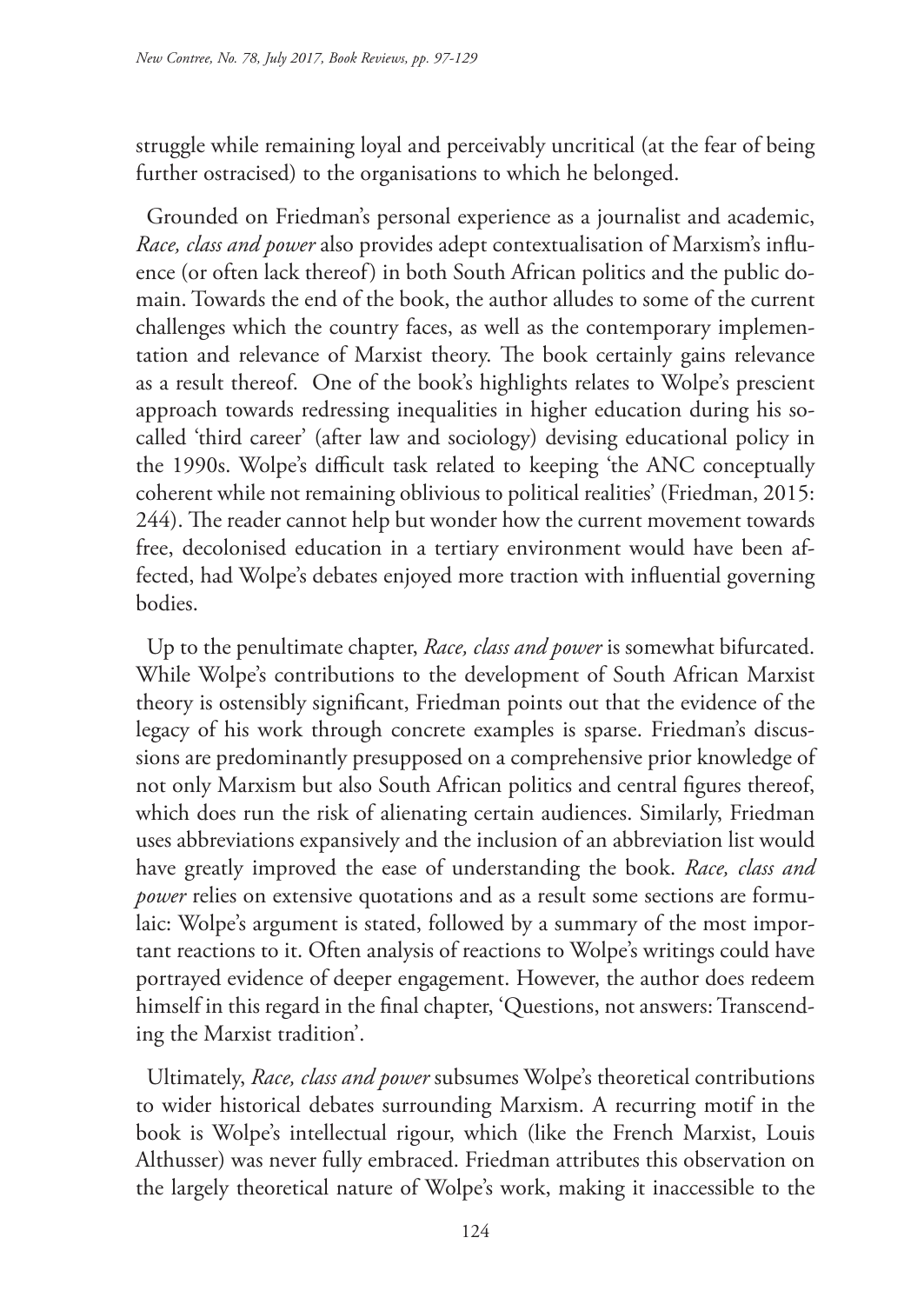casual reader. Ultimately, much like Wolpe, *Race, class and power*'s theoretical base is likely to obfuscate some readers, despite the salient scholarly contribution which it makes to provide not only an overview of South African Marxist historiography but also a prism into Wolpe's role in the evolution of Marxist thought.

# *West Africa before the colonial era. A history to 1850*

## **(London and New York: Routledge, 2014. 257 pp. ISBN 13:978-0-582- 31853-3 (PBK))**

## **Basil Davidson**

France N Ntloedibe *University of South Africa* ntloefn@unisa.ac.za

The field of African history in general and West African history in particular has come of age in the last five decades. West Africa has attracted scholarly attention because it was the centre of the slave trade and most of the populations (approximately 50%) of the African diaspora in the US, the Caribbean and Latin America came ultimately from pre-colonial West Africa. Although a lot has been written about West Africa, it still remains a poorly understood region in part because of precolonial African myths, unfounded and sometimes erroneous, which often colour our understanding of West African history. Other scholars – JD Fage (Cambridge, 1955), JD Hargreaves (Macmillan, 1963), A Boahen and JA Adayi (Longman 1963) and, recently, T Falola (Carolina Press, 2001) – however, have produced surveys questioning these assumptions. They have explained how ancient African societies had established complex political systems for their governance, created sophisticated civilisations and the extent to which internal conflicts and outside forces/ pressures brought about their decline.

The book, *West Africa before colonial era: A history to 1850*, authored by the internationally renowned scholar and journalist, Basil Davidson, surveys West African history before the arrival of Europeans. Using his widely acclaimed text, *A History of West Africa 1000-1800* as a point of departure, Davidson delves into the rich cultures, societies and politics of this region before the advent of colonial rule. Davidson's work traverses familiar African history scholarly terrain because it summarises and clarifies topics treated elsewhere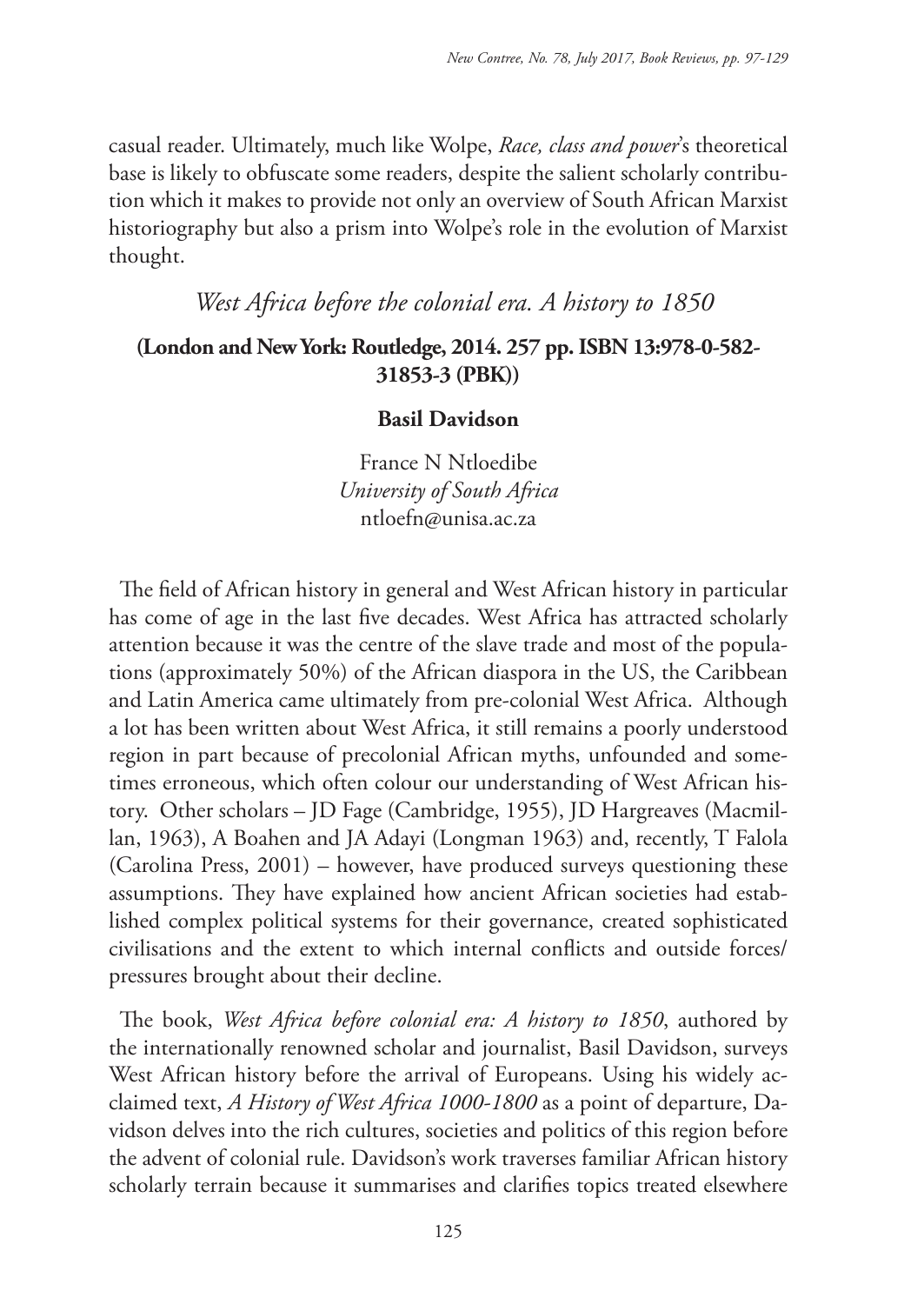by scholars, including, but not limited to, N Levtzion, *Ancient Ghana and Mali* (Cambridge, 1986); G Connah, *African civilizations: Precolonial cities and states in tropical Africa: An archaeological perspective* (Cambridge, 2003); E Savage, *The human commodity: Perspectives on the Trans-Saharan slave trade* (London, 1992); K Shillington, 3rd edition, *history of Africa* (Palgrave, 2012) and B Barry, *Senegambia and Atlantic Slave trade before the colonial conquest*  (Cambridge, 1998) JD Fage (*An introduction to the History of West Africa*  (1955) and JD Hargreaves, *Prelude to the partition of West Africa* (Macmillan, 1963). However, what sets Davidson's text apart from these other works is the fact that he contextualizes West African empires and sets them in their broader context. He provides not only new information, as in the case of the origin and dissolution of Mali, but also traces the rise and fall of these empires, and sees a common thread running through all of them.

Although Davidson's text has sixteen chapters, it can be divided into two sections. The first section (chapters 1-8) discusses the rise and fall of West African empires from the early centuries AD until the eighteenth century. Ghana, Mali, Songhay and Kanem-Bornu empires are the subjects of part 1. Here, Davidson analyses how these empires gained control of the trans-Saharan trade; the extent to which this trade contributed to their origin, development and, ultimately, decline. A similar narrative runs through all these empires. That is, how strong leadership and trade contributed to their formation. In the case of Ghana, King Tunka Manin's strong leadership stimulated ancient Ghana's rise through "the control of long distance trade" (p. 30). We know form available sources that this was a result of trade between the Saharan Berbers from the North who brought salt and other trade commodities to the Soninke of Bambuk and Bure in the South in exchange of gold. Ghana's imposition of two forms of taxation, "export tax" and "production tax", on goods entering and leaving Ghana, was important for the day-today running of the administration (p. 31). "The rulers of Ghana," Davidson tells us, "used their control of the long distance trade" to finance and feed the soldiers (p. 30). Like ancient Ghana, Mali came to great heights because of long distance trade and strong leaders, such as "Sundiata, Mansa Sakuru and Mansa Musa" (pp. 41-42). Mali's Kangaba traders, Davidson reminds us, were involved in the gold trade with Ghana (p. 38). For Songhay, Davidson explains, it was Sunni Ali who expanded Songhay's power through building "a large and unified system of law and order, central government and peaceful trade." Like Mali, Songhay experienced growth through three important leaders: "Sunni Ali, Askia the Great and Askia Dawud" (p. 55).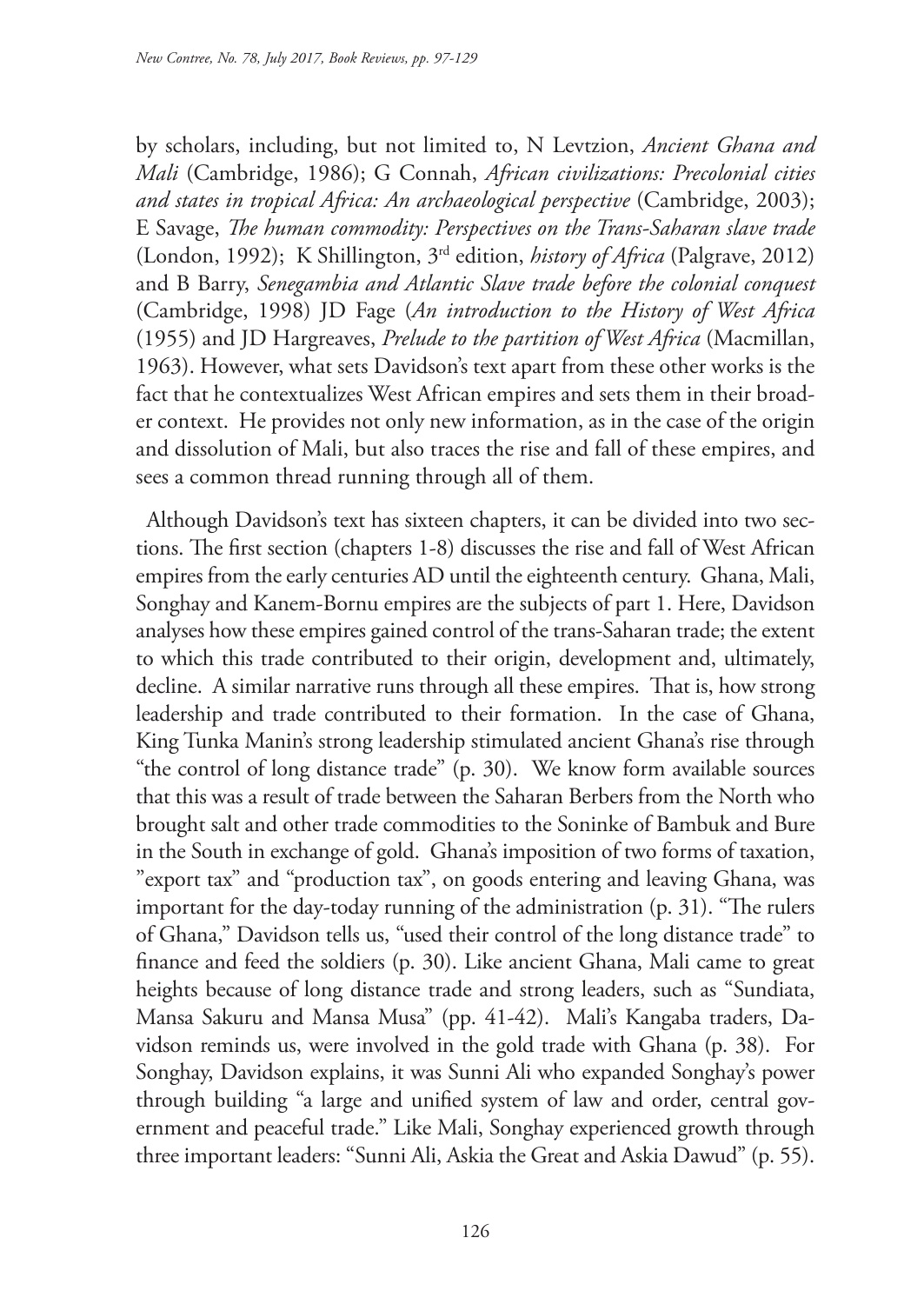Generations later, these empires overreached, which in turn led to their disintegration by both internal and external invaders. In 1050, for example, Davison asserts that the Almoravids, a group of Islamic religious sect, under Abu Bakr, "waged a long war against Ghana" (p. 32). While Davidson sees the disintegration of Ghana as a result of external invasion, he believes that Mali disintegrated owing to poor leadership, Gao rebels and "Tuareg nomads" and "the Mossi" attacks (p. 44). According to Davidson, Mansa Musa was a powerful leader who held Mali together, but his successors lacked such leadership skills. As he puts it, "Mali had outgrown its political and military strength" (p. 44) Songhay, like Mali and Ghana, declined as a result of external forces. Davidson argues that attacks by "the Mossi and their neighbours" and "the Hausa states" led to the decline of Songhay. But of far greater importance, he believes, was the Moroccan invasion of 1582, which was motivated by economic considerations. Davidson asserts that "the Sultan of Morocco sent a force of 200 soldiers to seize the vital deposits of Taghaza as well far in the north of Songhay…" (p. 58).

Part II of the book comprises chapters 9-16. This part begins with the paradox that West African peoples were technologically slow as they moved forward economically and culturally. "South of the great desert of the Sahara," Davidson writes "West Africa was by no means cut off from developments elsewhere, because the long-distance caravan trails to and from North Africa continued to operate" (p. 131). Despite this, West Africans boasted "rich and interesting" (p. 133) civilisations of "variety" and "unity" (p. 132). Having explored these rich civilisations, Davidson then discusses the development of religion, the arts, social thought, politics and economics. Religiously, Islam introduced new written forms of communication which allowed for the establishment of the more complex political systems to rule stratified societies. "The ideas and beliefs of Islam," Davidson tells us, "helped build larger states than before" (p. 54). Besides, serving as a unifying force, Islam was important in the governance of states. Islamic laws, Davidson reminds us, "were about the administration of justice, the inheritance of property and the improvement of market organization" (p. 154) and West Africa's overall "political culture" (p. 155). Davidson also discusses the origin, development and impact of the slave trade. He traces the origin of the slave trade in "masterservant organization," which existed in countries such as Africa (p. 189). Like other scholars, Davidson presents a problematic claim that slavery originated in Africa or Europeans succeeded to capture and buy enslaved African captives because Africans, especially the elite, were familiar with the slave trade.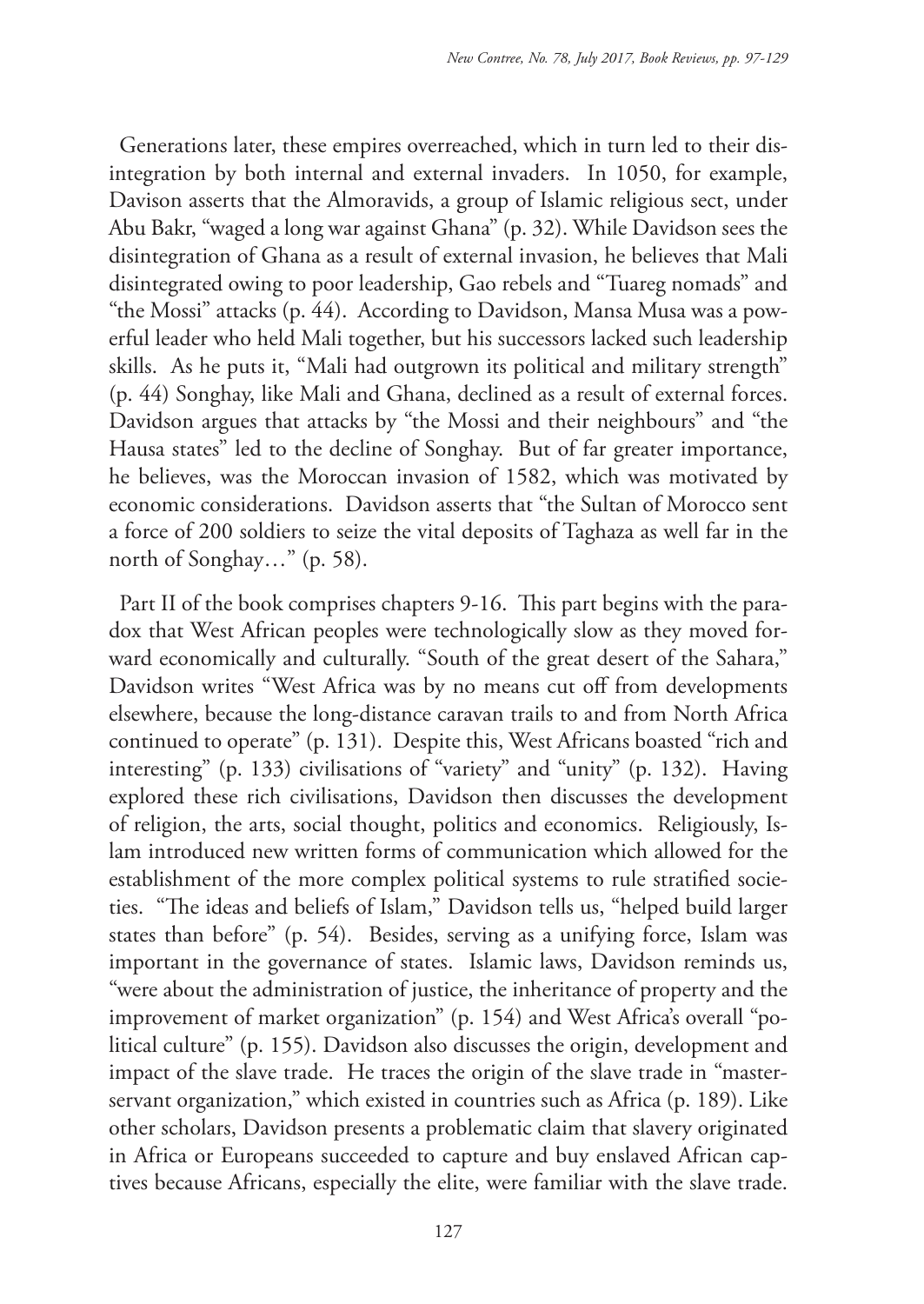The only difference, Davidson believes, was "that they had fewer rights" (p. 189). He maintains that "as in any countries of the world, then or at other times, chiefs and kings regularly turned war-captives and certain classes of law-breakers into slaves" (p. 189). One would have expected to hear much from this eminent scholar about the role of raiding, kidnapping, wars and other modes of enslavement. Equally disappointing is Davidson's provocative argument without persuasive evidence that "it seems unlikely that African kings, chiefs and merchants would have stopped selling their servants and war-captives even if they had known the fate to which they were sending these men and women", suggesting or, rather, insinuating that African kings or chiefs knew about the brutalities of slavery awaiting enslaved Africans in the Americas (p. 190).

While Davidson's text provides valuable insights into ancient African societies and their cultures, it has been weakened by lack of factual details, questionable unsubstantiated claims and poor organisation. For instance, in his discussion of the role of long distance trade in the formation of ancient societies, Davidson tends to overlook, in the case of ancient Ghana, the central role of agriculture, evident in the domestication of sorghum and millet, made possible by the development of the Soninke new farming techniques. Equally neglected by Davison is raiding in which the Soninke used their superior weapons to subjugate weaker neighbouring communities. Like in ancient Ghana, agriculture played a crucial role in the growth of Mali, which was inextricably tied to the empire's core religious belief, "the spirits of the land" whom Malians strongly believed that they ensured the success of their crops. Mansa, the village head, was the direct link with Malian ancestors upon whom continued production of their crops depended. The same applies to Songhay. Trade was not the only factor that contributed to the rise of this empire as Davidson claims. Songhay, moreover, was inhabited by Do Farmers, Gow hunters and Sorko fishermen, and this fact in itself attests to the importance of farming, hunting and fishing in the growth and development of this ancient African state. Besides the trans-Saharan trade, farming (especially livestock herding), raiding and payment of tribute played a major role in the rise of Kanem-Bornu. Davidson does, however, correctly point out that tribute played an important role in the Hausa city states, arguing that "neighbouring farmers paid to the men who ruled the city, who turn paid the soldiers and kept law and order" (pp. 71-72).